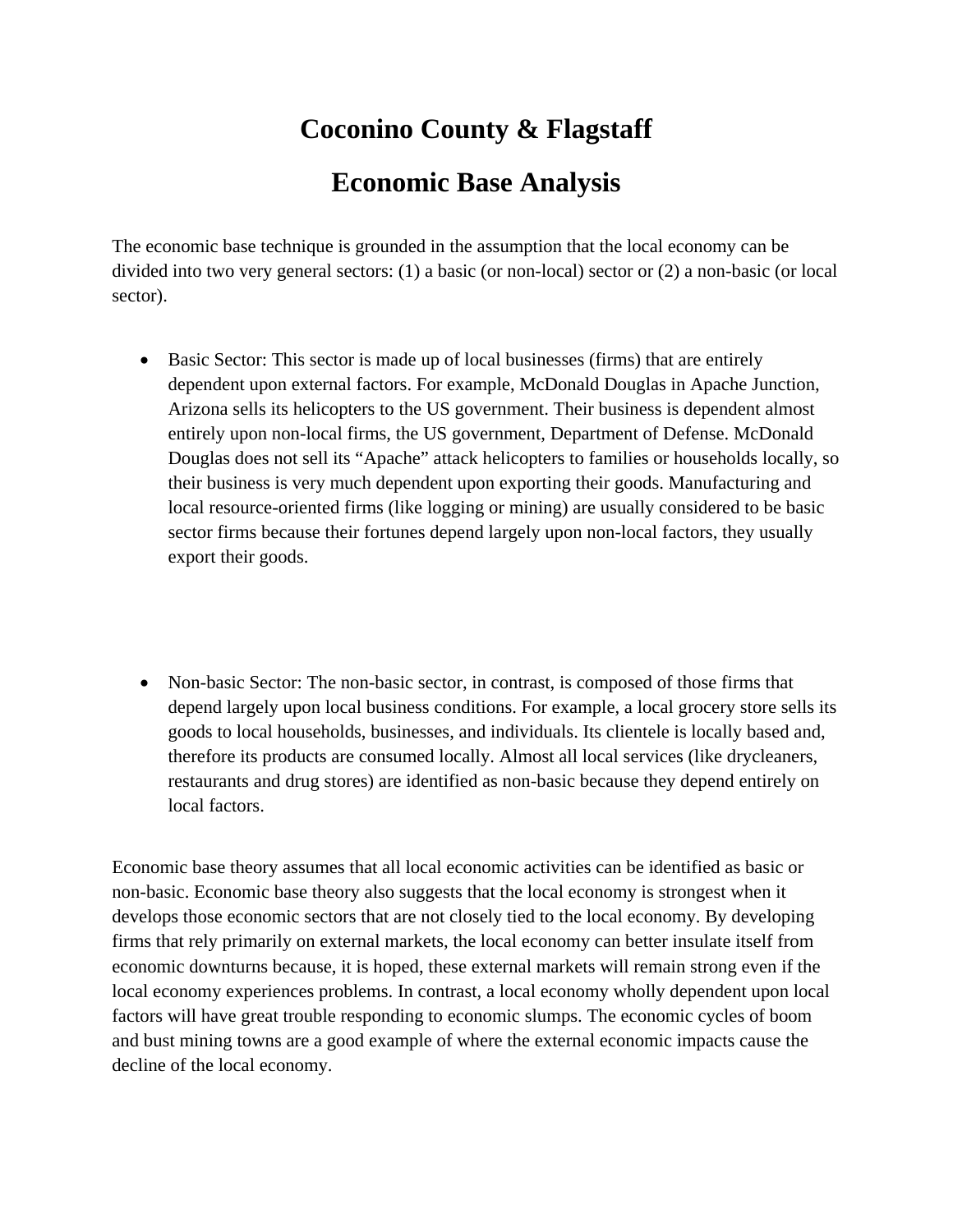## **Economic Base Analysis Techniques**

There are three basic ways to analyze the strengths/weaknesses, specializations, and overall diversity of the local economy. The three methods are simple but popular techniques to determine the diversity of and specialization of the local economy:

- I. Assumption Technique: By far the simplest economic analysis technique estimates basic sector employment by using a fundamental set of assumptions about the local economy. Here the analyst decides based upon established knowledge of the local economy what industries are basic or non-basic. A drawback of this technique is an all employment is determined as either basic or non-basic.
- II. Location Quotient Technique: the LQ technique determines the level of basic sector employment by comparing the local economy of a larger geographic unit such as the state or the US.
- III. Minimum Requirements Technique: Slightly more complex method that compares the local economy with the economies of a sample of similarly sized regions.

All three methods are applicable, however, the location quotient technique is the most commonly utilized base analysis method. The technique compares the local economy to a reference economy, in the process attempting to identify specializations in the local economy.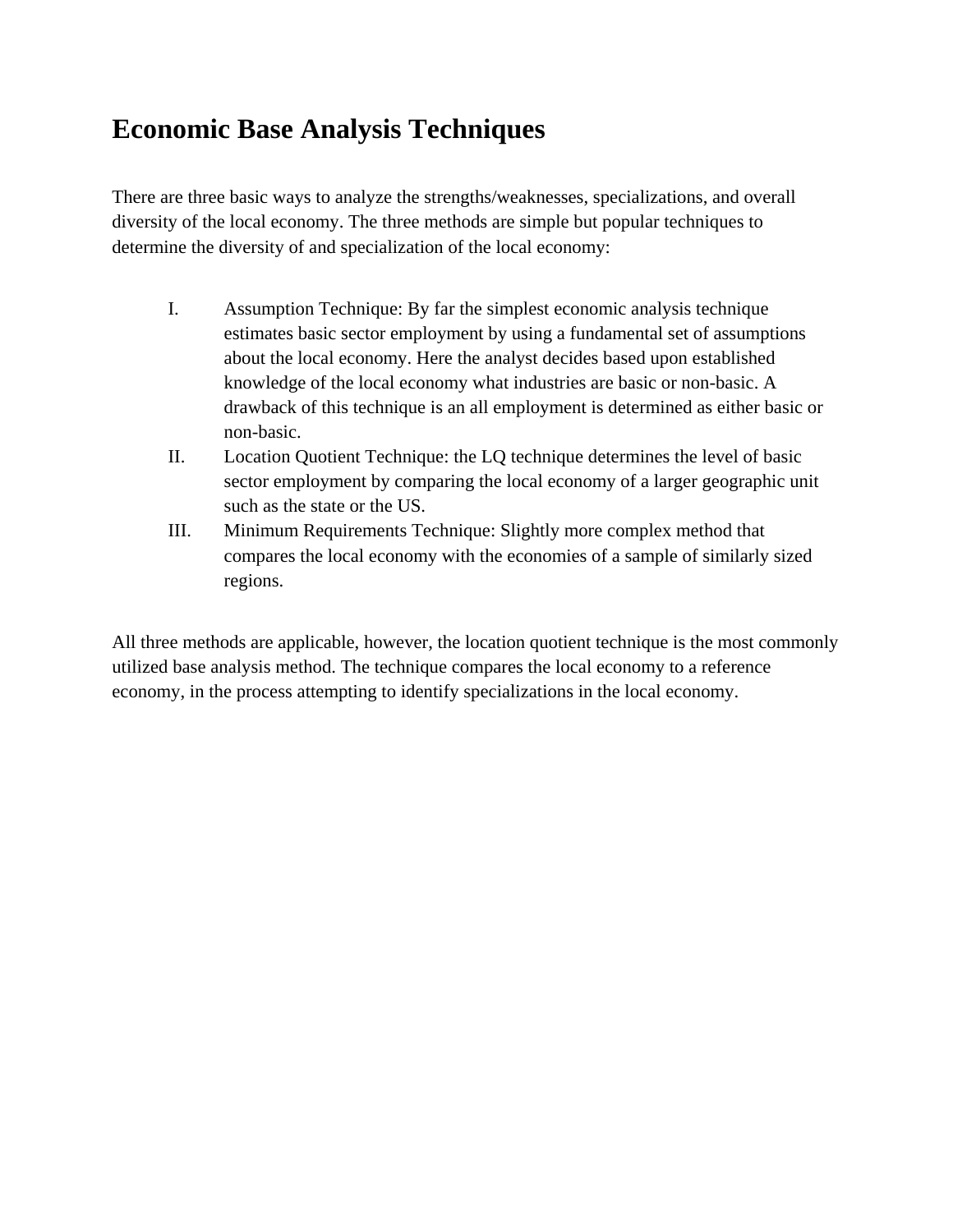# **Location Quotient**

Location Quotients (LQs) are ratios that allow an area's distribution of employment by industry to be compared to a reference or base area's distribution. The reference area is usually the U.S., but it can also be a state or a metropolitan area. The reference or base industry is usually the All industry total. The discussion below assumes the defaults are used. LQs also allow areas to be easily compared to each other.

LQs are calculated by first, dividing local industry employment by the all industry total of local employment. Second, reference area industry employment is divided by the all industry total for the reference area. Finally, the local ratio is divided by the reference area ratio.

If an LQ is equal to 1, then the industry has the same share of its area employment as it does in the reference area. An LQ greater than 1 indicates an industry with a greater share of the local area employment than is the case in the reference area. For example (assuming the Arizona. as the reference area), Flagstaff will have an LQ greater than 1 in the commercial logging industry the LQ for Coconino county is 4.02 more than four times the state proportion.

An LQ of 1.0 suggests that the local employment is exactly sufficient to meet the local demand for a good or service. Therefore, all of this employment is also considered non-basic because none of these goods or services are exported. In Coconino County, Retail Stores - General merchandise has a LQ of .99.

 An LQ that is greater than 1.0 provides evidence of basic employment for a given industry. When a  $LO > 1.0$  it can be concluded that local employment is greater than expected and it is therefore assumed that this "extra" employment is basic. These extra jobs then must export their goods and services to non-local areas which, by definition, makes them Basic sector employment.

A LQ of less than 1.0 suggests that local employment is less than was expected for a given industry. Therefore the industry is not even meeting the demand for a given good or service. Therefore all of this employment is considered non-basic. Not all local (county, regional) economies have all the industry sectors active in their region and will yield LQs of 0, as is the case of agricultural crop production in Coconino County. However, when looking at the natural resource industries such as commercial logging,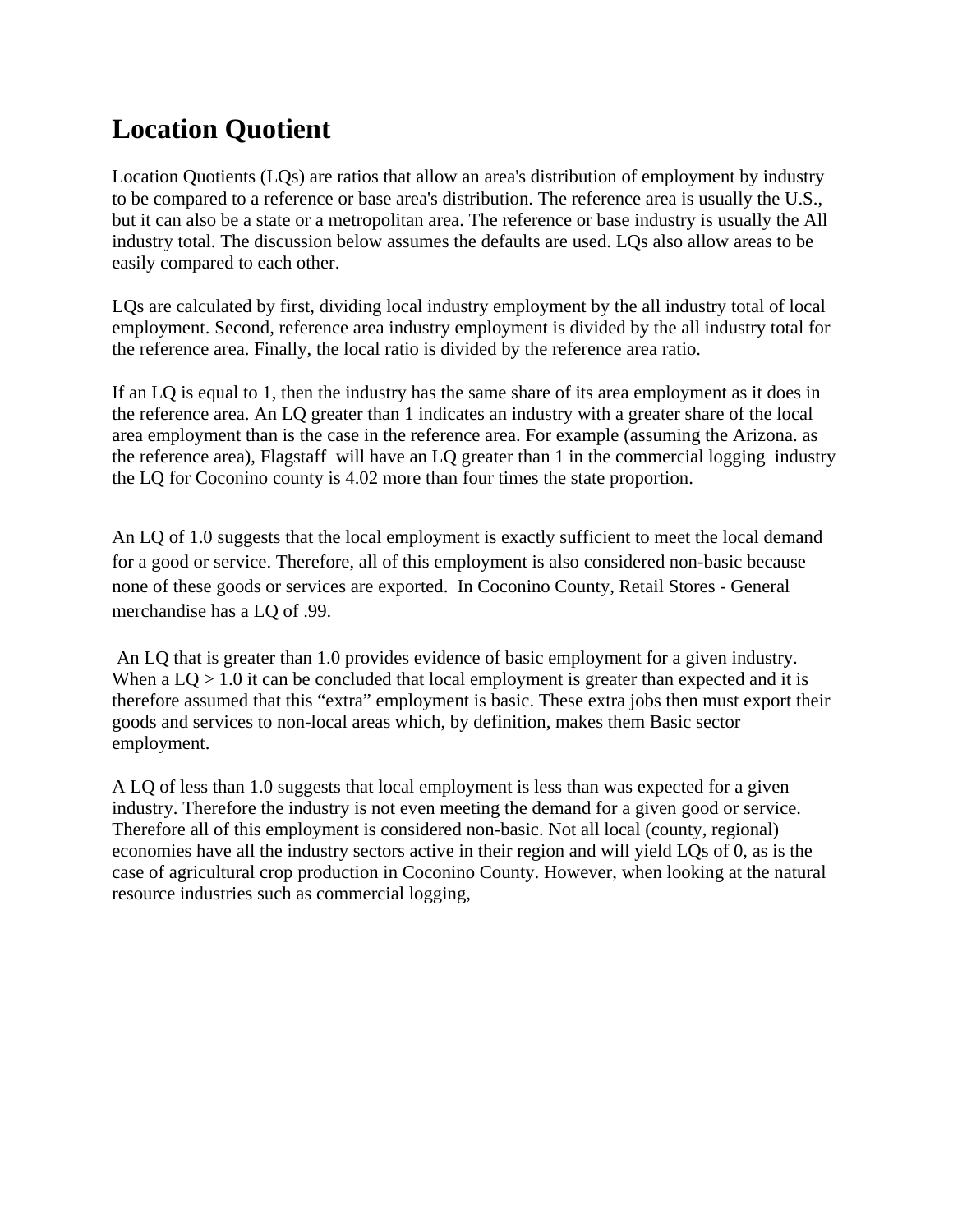An LQ of 1 means that the area under consideration (Coconino County in this case) has the same percentage of employment in that industry as does the area it is being compared to (in this case, Arizona). Coconino County industries with LQs close to 1.0 include:

- Fluid power process machinery manufacturing
- Dog and cat food manufacturing
- Surgical appliance and supplies manufacturing
- Sanitary paper product manufacturing
- Turbine and turbine generator set units manufacturing
- Heating equipment (except warm air furnaces) manufacturing
- Laminated plastics plate, sheet (except packaging), and shape manufacturing
- Cookie, cracker, and pasta manufacturing
- Mining gold, silver, and other metal ore
- Musical instrument manufacturing
- Transport by pipeline
- All other miscellaneous wood product manufacturing
- Confectionery manufacturing from purchased chocolate
- Hotels and motels, including casino hotels
- Surgical and medical instrument, laboratory and medical instrument manufacturing
- Boat building
- Upholstered household furniture manufacturing
- Other Federal Government enterprises
- Industrial gas manufacturing
- Commercial logging
- Pottery, ceramics, and plumbing fixture manufacturing
- Museums, historical sites, zoos, and parks
- Amusement parks, arcades, and gambling industries
- Urethane and other foam product (except polystyrene) manufacturing
- Book publishers
- Sporting and athletic goods manufacturing
- Transport by rail
- Environmental and other technical consulting services
- General and consumer goods rental except video tapes and discs
- Other amusement and recreation industries
- Other plastics product manufacturing
- $\bullet$  Employment and payroll only (state  $\&$  local govt, education)
- Warehousing and storage
- Other state and local government enterprises
- Employment and payroll only (federal govt, non-military)
- Other accommodations
- Miscellaneous nonmetallic mineral product manufacturing
- Transport by water
- Personal and household goods repair and maintenance
- Grant making, giving, and social advocacy organizations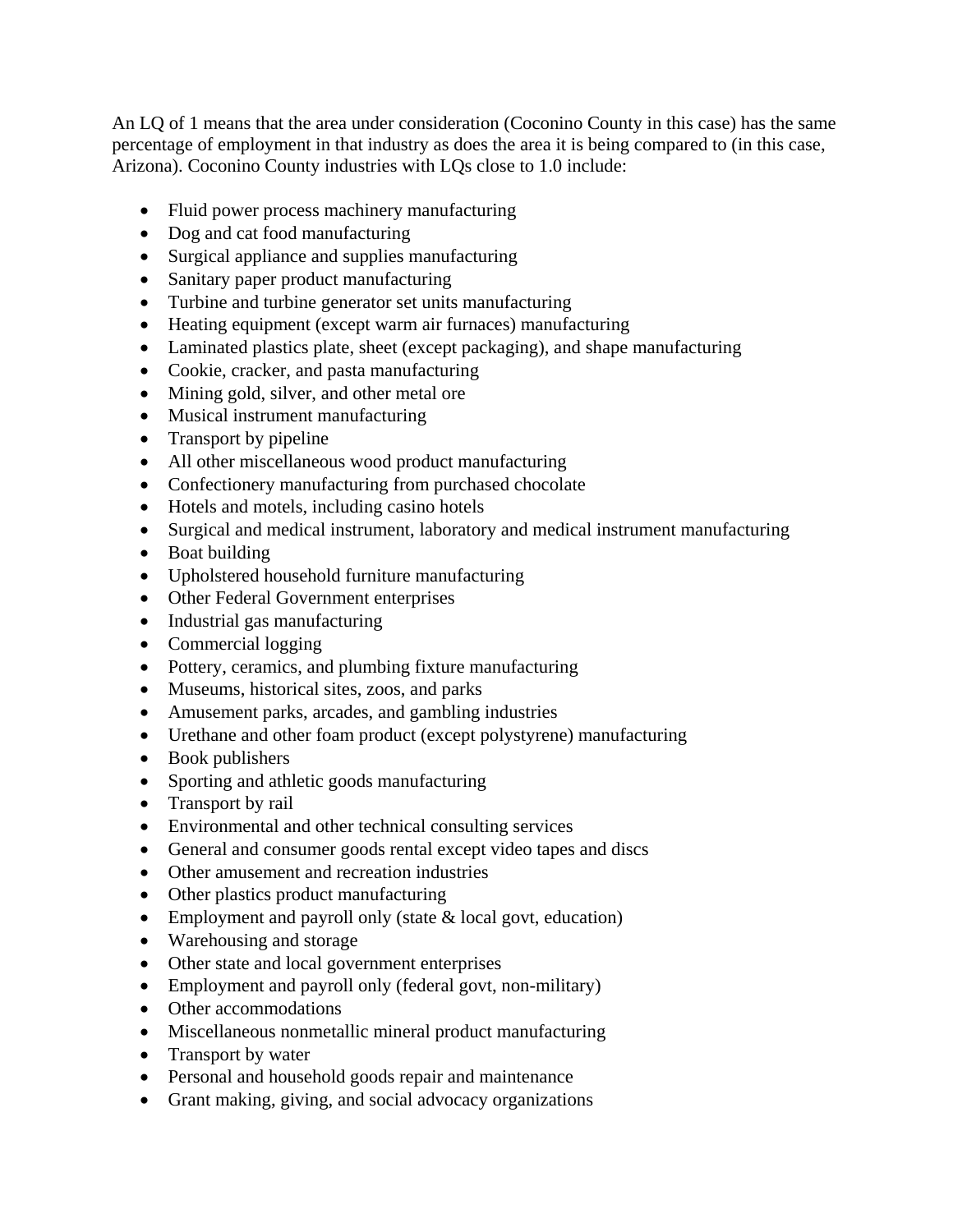- Retail Stores Gasoline stations
- Scenic and sightseeing transportation and support activities for transportation
- Bowling centers
- Automotive equipment rental and leasing
- Scientific research and development services
- Other rubber product manufacturing
- Private hospitals
- Independent artists, writers, and performers
- Food services and drinking places
- Video tape and disc rental
- Performing arts companies
- Animal production, except cattle and poultry and eggs
- Retail Stores Sporting goods, hobby, book and music
- Showcase, partition, shelving, and locker manufacturing
- Other personal services
- Cutting tool and machine tool accessory manufacturing
- Poultry and egg production
- Religious organizations
- Doll, toy, and game manufacturing
- Private household operations
- Individual and family services
- Water, sewage and other treatment and delivery systems
- Retail Stores Clothing and clothing accessories
- Lighting fixture manufacturing
- Newspaper publishers
- Automotive repair and maintenance, except car washes
- Retail Stores Food and beverage
- Veterinary services
- Fitness and recreational sports centers
- Community food, housing, and other relief services, including rehabilitation services
- Soft drink and ice manufacturing
- Cattle ranching and farming
- Offices of physicians, dentists, and other health practitioners
- State and local government electric utilities
- Broadcast and wireless communications equipment manufacturing
- Mining and quarrying stone
- Retail Stores Building material and garden supply
- Retail Stores Miscellaneous
- Mining and quarrying sand, gravel, clay, and ceramic and refractory minerals
- Medical and diagnostic labs and outpatient and other ambulatory care services
- Retail Non-stores Direct and electronic sales
- Motion picture and video industries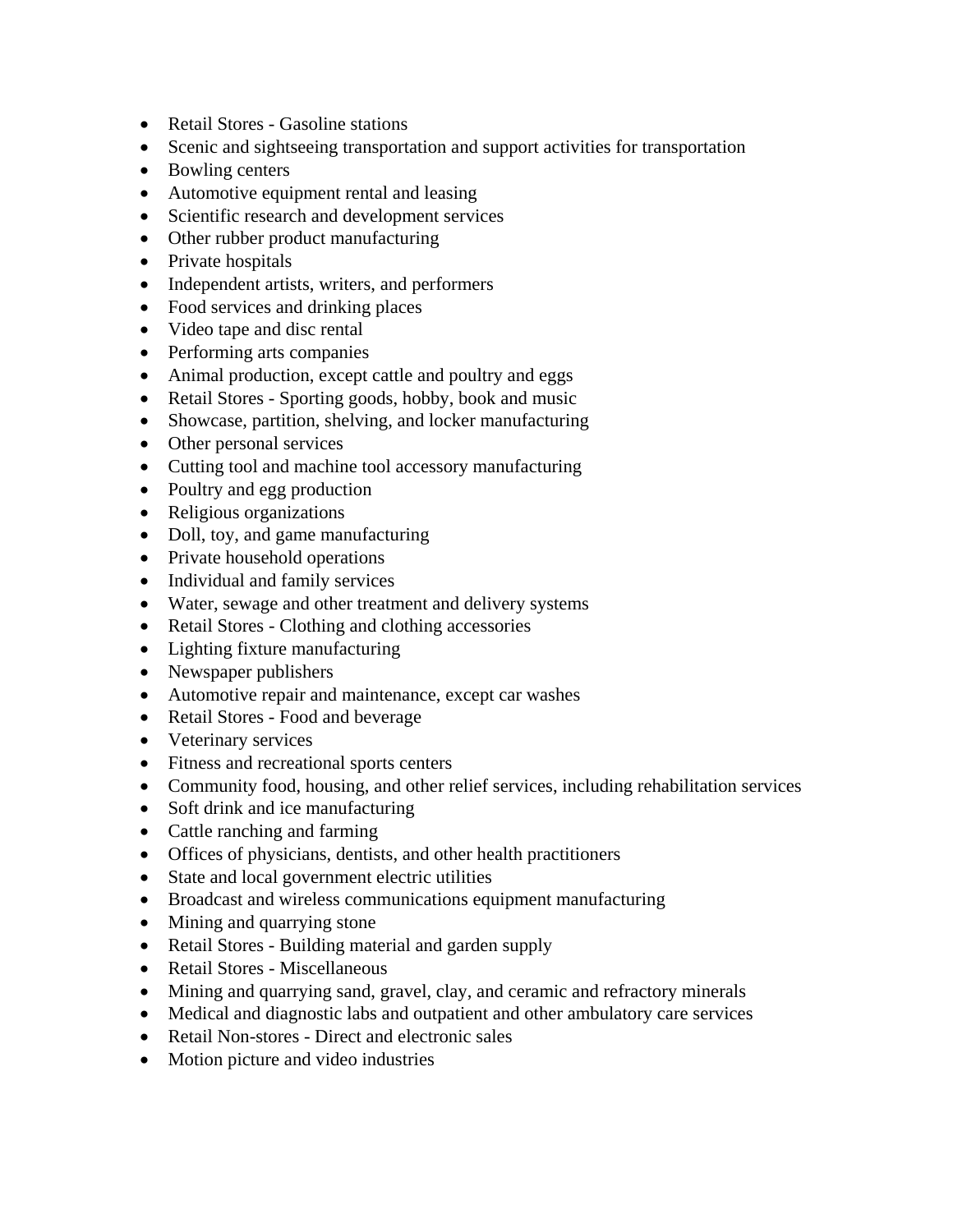The largest location quotients occur for (1) Fluid power process machinery manufacturing, (2) Dog and cat food manufacturing, (3) Surgical appliance and supplies manufacturing, (4) Sanitary paper product manufacturing, and (5) Turbine and turbine generator set units manufacturing. All these industries are located near or in Flagstaff i.e. Wisconsin Tissue, in Bellmont. State and local government education employment in Coconino County is 2.48 which means that the proportion of employment in the state and local government sector is twice as high as the state. Similarly, federal government employment (USGS, USFS, BOR etc.) has a location quotient of 2.38, twice the state average.

The LQ is often used to determine basic and non-basic industries in economic base studies. Basic industries are those in which the LQ is greater than 1.0.

While the LQ can be a very useful tool some words of caution are in order. First, LQs can vary considerably from year to year. Second, LQs can be very different depending on the data source used. Third, LQs can vary depending on the level of aggregation of industries. The tables below are at the lowest levels of aggregation. Finally, LQs will vary considerably if wage or income data rather than employment are used to calculate the LQs.

 An alternative to simply using location quotients is a technique termed shit-share analysis which attempts to calculate how sectors of the economy have shifted over time, as new opportunities have emerged and as old sectors have declined. The difficulty with this analysis is finding accurate data at lower levels. The BEA County Business Patterns data is normally used for this analysis and this data set is updated bi annually. If shift-share is done over a larger region i.e. the northern half of Arizona it may show changes in base employment that are not noticeable at the local level. However, in a community like Flagstaff, employment shifts at the local level are noticed far quicker by the local Workforce Investment Board than by bi annual shift share analysis. A good example of a shift share is an article by James P. Quintero, "Regional Economic Development: An Economic Base Study and Shift Share Analysis of Hays County, Texas", 2007. Dr. Lay Gibson, emeritus professor at the University of Arizona has performed economic base studies for a majority of Arizona counties and these studies can be found on the internet.

As the Flagstaff economy accounts for between 50 and 60 percent of Coconino County output, the county location quotient is probably reasonable. A comparison of the County of Flagstaff LQ to the surrounding counties in Northern Arizona may be useful. Another alternative may be to compare Coconino to other rural counties with urban areas removed as this may show significant differences in location dominant industries. However, all economic activity in Arizona is mitigated by Maricopa County and LQ's for industrial sectors are adversely affected.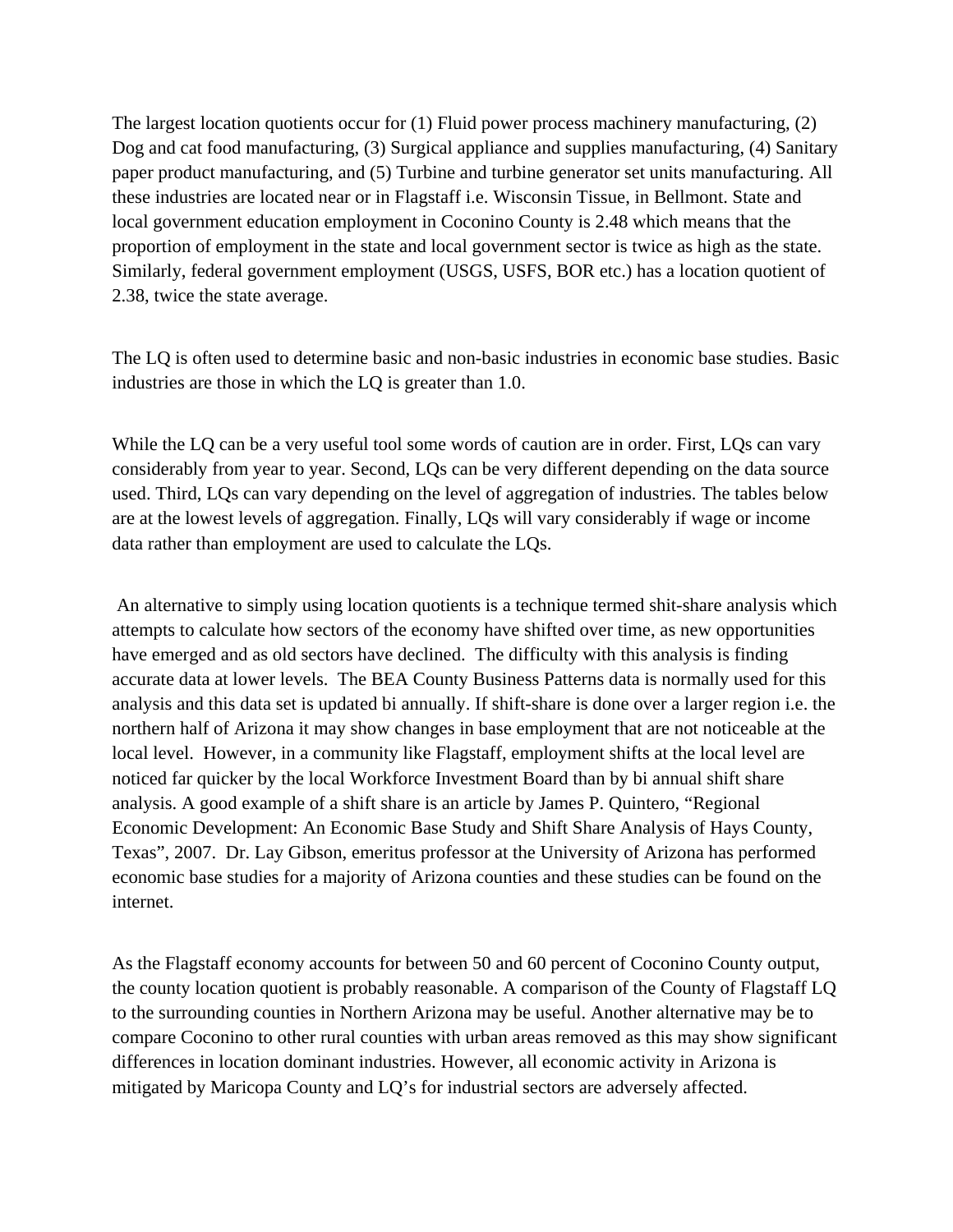Source of data for the following tables are employment matrices from the Implan software, derived from the County Business patters of the Bureau of Economic Analysis (BEA).

#### **Location Quotient for Coconino County, reference area is Arizona, extended NAICS codes:**

| <b>Sector Description</b>                                         | AZ        | Coconino       | % AZ | % Coco | LQ    |
|-------------------------------------------------------------------|-----------|----------------|------|--------|-------|
| Total                                                             | 3,376,989 | 72,132         | 100  | 100    | 1.00  |
| Oilseed farming                                                   | 0         | 0              | 0.0% | 0.0%   | 0.00  |
| Grain farming                                                     | 1,415     | 3              | 0.0% | 0.0%   | 0.11  |
| Vegetable and melon farming                                       | 3,064     | $\overline{2}$ | 0.1% | 0.0%   | 0.03  |
| Fruit farming                                                     | 342       | 6              | 0.0% | 0.0%   | 0.76  |
| Tree nut farming                                                  | 157       | $\Omega$       | 0.0% | 0.0%   | 0.00  |
| Greenhouse, nursery, and floriculture                             |           |                |      |        |       |
| production                                                        | 2,643     | 34             | 0.1% | 0.0%   | 0.59  |
| Tobacco farming                                                   | 0         | 0              | 0.0% | 0.0%   | 0.00  |
| Cotton farming                                                    | 793       | 0              | 0.0% | 0.0%   | 0.00  |
| Sugarcane and sugar beet farming                                  | 0         | 0              | 0.0% | 0.0%   | 0.00  |
| All other crop farming                                            | 3,507     | 34             | 0.1% | 0.0%   | 0.45  |
| Cattle ranching and farming                                       | 4,114     | 98             | 0.1% | 0.1%   | 1.12  |
| Dairy cattle and milk production                                  | 4,299     | 9              | 0.1% | 0.0%   | 0.09  |
| Poultry and egg production                                        | 57        | $\overline{2}$ | 0.0% | 0.0%   | 1.42  |
| Animal production, except cattle and poultry                      |           |                |      |        |       |
| and eggs                                                          | 1,048     | 34             | 0.0% | 0.0%   | 1.50  |
| Forestry, forest products, and timber tract                       |           |                |      |        |       |
| production                                                        | 135       | 0              | 0.0% | 0.0%   | 0.00  |
| Commercial logging                                                | 694       | 60             | 0.0% | 0.1%   | 4.03  |
| <b>Commercial Fishing</b>                                         | 40        | 0              | 0.0% | 0.0%   | 0.00  |
| Commercial hunting and trapping                                   | 81        | 1              | 0.0% | 0.0%   | 0.81  |
| Support activities for agriculture and forestry                   | 16,164    | 35             | 0.5% | 0.0%   | 0.10  |
| Extraction of oil and natural gas                                 | 2,512     | 12             | 0.1% | 0.0%   | 0.22  |
| Mining coal                                                       | 197       | 0              | 0.0% | 0.0%   | 0.00  |
| Mining iron ore                                                   | 7         | 0              | 0.0% | 0.0%   | 0.00  |
| Mining copper, nickel, lead, and zinc                             | 8,686     | 0              | 0.3% | 0.0%   | 0.00  |
| Mining gold, silver, and other metal ore                          | 20        | 7              | 0.0% | 0.0%   | 17.03 |
| Mining and quarrying stone                                        | 1,013     | 24             | 0.0% | 0.0%   | 1.09  |
| Mining and quarrying sand, gravel, clay, and                      |           |                |      |        |       |
| ceramic and refractory minerals                                   | 699       | 16             | 0.0% | 0.0%   | 1.06  |
| Mining and quarrying other nonmetallic                            |           |                |      |        |       |
| minerals                                                          | 536       | $\overline{2}$ | 0.0% | 0.0%   | 0.14  |
| Drilling oil and gas wells                                        | 177       | 0              | 0.0% | 0.0%   | 0.00  |
| Support activities for oil and gas operations                     | 336       | 0              | 0.0% | 0.0%   | 0.00  |
| Support activities for other mining                               | 161       | 0              | 0.0% | 0.0%   | 0.00  |
| Electric power generation, transmission, and                      |           |                |      |        |       |
| distribution                                                      | 9,080     | 27             | 0.3% | 0.0%   | 0.14  |
| Natural gas distribution<br>Water, sewage and other treatment and | 1,096     | 0              | 0.0% | 0.0%   | 0.00  |
| delivery systems                                                  | 2,350     | 66             | 0.1% | 0.1%   | 1.32  |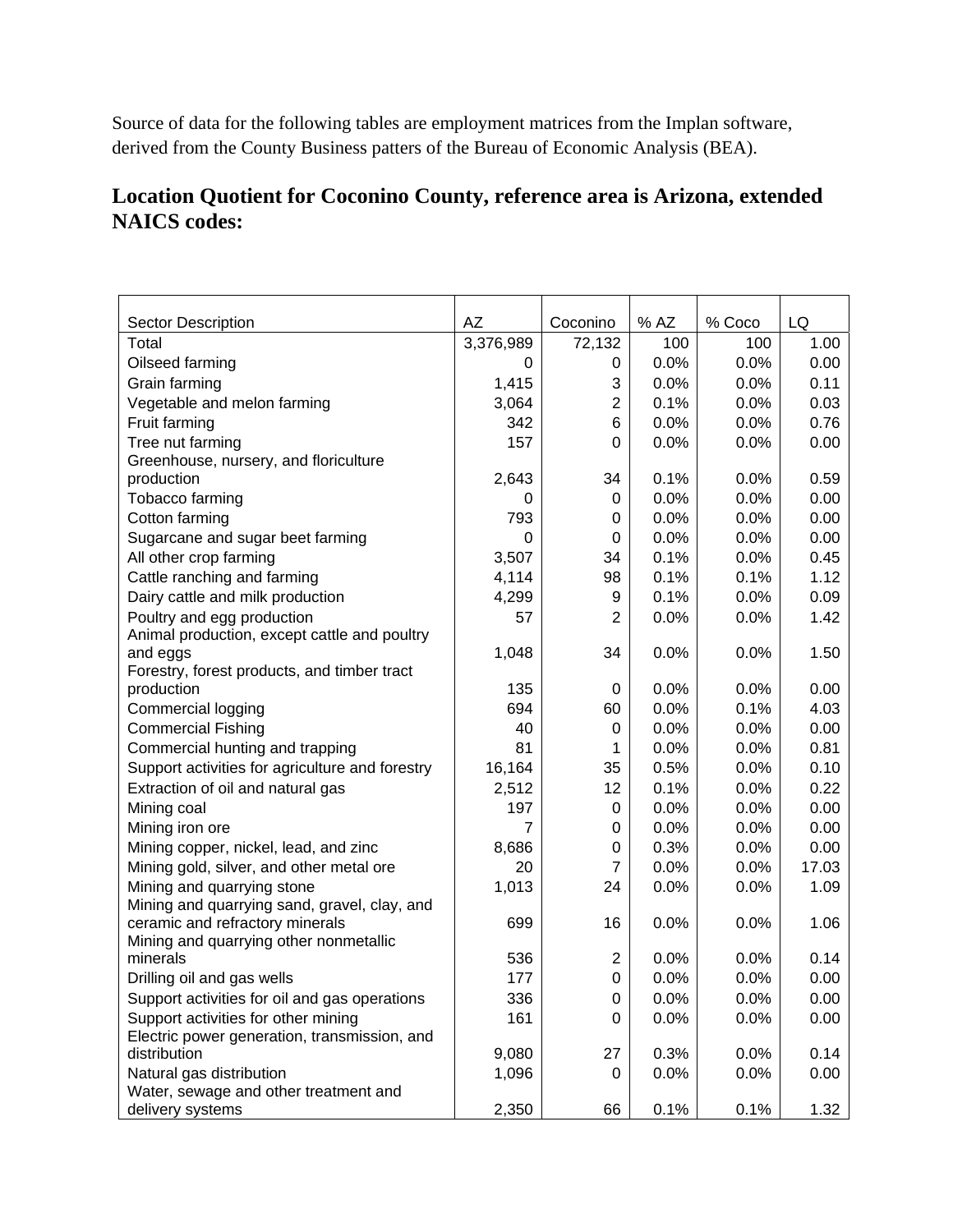| Construction of new nonresidential                                                |             |       |      |      |       |
|-----------------------------------------------------------------------------------|-------------|-------|------|------|-------|
| commercial and health care structures                                             | 78,568      | 1,401 | 2.3% | 1.9% | 0.83  |
| Construction of new nonresidential                                                |             |       |      |      |       |
| manufacturing structures                                                          | 10,069      | 179   | 0.3% | 0.2% | 0.83  |
| Construction of other new nonresidential                                          |             |       |      |      |       |
| structures                                                                        | 48,941      | 876   | 1.4% | 1.2% | 0.84  |
| Construction of new residential permanent                                         |             |       |      |      |       |
| site single- and multi-family structures<br>Construction of other new residential | 54,803      | 981   | 1.6% | 1.4% | 0.84  |
| structures                                                                        | 16,901      | 303   | 0.5% | 0.4% | 0.84  |
| Maintenance and repair construction of                                            |             |       |      |      |       |
| nonresidential structures                                                         | 28,100      | 517   | 0.8% | 0.7% | 0.86  |
| Maintenance and repair construction of                                            |             |       |      |      |       |
| residential structures                                                            | 10,362      | 185   | 0.3% | 0.3% | 0.84  |
| Dog and cat food manufacturing                                                    | 211         | 185   | 0.0% | 0.3% | 41.09 |
| Other animal food manufacturing                                                   | 136         | 0     | 0.0% | 0.0% | 0.00  |
| Flour milling and malt manufacturing                                              | 67          | 0     | 0.0% | 0.0% | 0.00  |
| Wet corn milling                                                                  | $\mathbf 0$ | 0     | 0.0% | 0.0% | 0.00  |
| Soybean and other oilseed processing                                              | 28          | 0     | 0.0% | 0.0% | 0.00  |
| Fats and oils refining and blending                                               | 51          | 0     | 0.0% | 0.0% | 0.00  |
| Breakfast cereal manufacturing                                                    | 0           | 0     | 0.0% | 0.0% | 0.00  |
| Sugar cane mills and refining                                                     | 0           | 0     | 0.0% | 0.0% | 0.00  |
| Beet sugar manufacturing                                                          | $\Omega$    | 0     | 0.0% | 0.0% | 0.00  |
| Chocolate and confectionery manufacturing                                         |             |       |      |      |       |
| from cacao beans                                                                  | $\Omega$    | 0     | 0.0% | 0.0% | 0.00  |
| Confectionery manufacturing from purchased                                        |             |       |      |      |       |
| chocolate                                                                         | 77          | 11    | 0.0% | 0.0% | 6.69  |
| Nonchocolate confectionery manufacturing                                          | 50          | 0     | 0.0% | 0.0% | 0.00  |
| Frozen food manufacturing                                                         | 81          | 0     | 0.0% | 0.0% | 0.00  |
| Fruit and vegetable canning, pickling, and                                        |             |       |      |      |       |
| drying                                                                            | 387         | 0     | 0.0% | 0.0% | 0.00  |
| Fluid milk and butter manufacturing                                               | 1,016       | 0     | 0.0% | 0.0% | 0.00  |
| Cheese manufacturing                                                              | 0           | 0     | 0.0% | 0.0% | 0.00  |
| Dry, condensed, and evaporated dairy                                              |             |       |      |      |       |
| product manufacturing                                                             | 380         | 0     | 0.0% | 0.0% | 0.00  |
| Ice cream and frozen dessert manufacturing                                        | 857         | 0     | 0.0% | 0.0% | 0.00  |
| Animal (except poultry) slaughtering,                                             | 814         | 3     | 0.0% | 0.0% | 0.15  |
| rendering, and processing<br>Poultry processing                                   | 819         | 0     | 0.0% | 0.0% | 0.00  |
| Seafood product preparation and packaging                                         | 0           | 0     | 0.0% | 0.0% | 0.00  |
| Bread and bakery product manufacturing                                            | 2,768       | 16    | 0.1% | 0.0% | 0.27  |
| Cookie, cracker, and pasta manufacturing                                          | 359         | 133   | 0.0% | 0.2% | 17.30 |
| Tortilla manufacturing                                                            | 477         |       | 0.0% | 0.0% | 0.63  |
| Snack food manufacturing                                                          | 380         | 6     | 0.0% | 0.0% | 0.00  |
| Coffee and tea manufacturing                                                      | 210         | 0     | 0.0% |      |       |
| Flavoring syrup and concentrate                                                   |             | 0     |      | 0.0% | 0.00  |
| manufacturing                                                                     | 113         | 0     | 0.0% | 0.0% | 0.00  |
| Seasoning and dressing manufacturing                                              | 138         | 0     | 0.0% | 0.0% | 0.00  |
| All other food manufacturing                                                      | 938         | 0     | 0.0% | 0.0% | 0.00  |
| Soft drink and ice manufacturing                                                  | 3,383       | 84    | 0.1% | 0.1% | 1.16  |
| <b>Breweries</b>                                                                  | 14          | 0     | 0.0% | 0.0% | 0.00  |
| Wineries                                                                          | 72          | 0     | 0.0% | 0.0% | 0.00  |
| <b>Distilleries</b>                                                               | 0           |       | 0.0% |      |       |
|                                                                                   |             | 0     |      | 0.0% | 0.00  |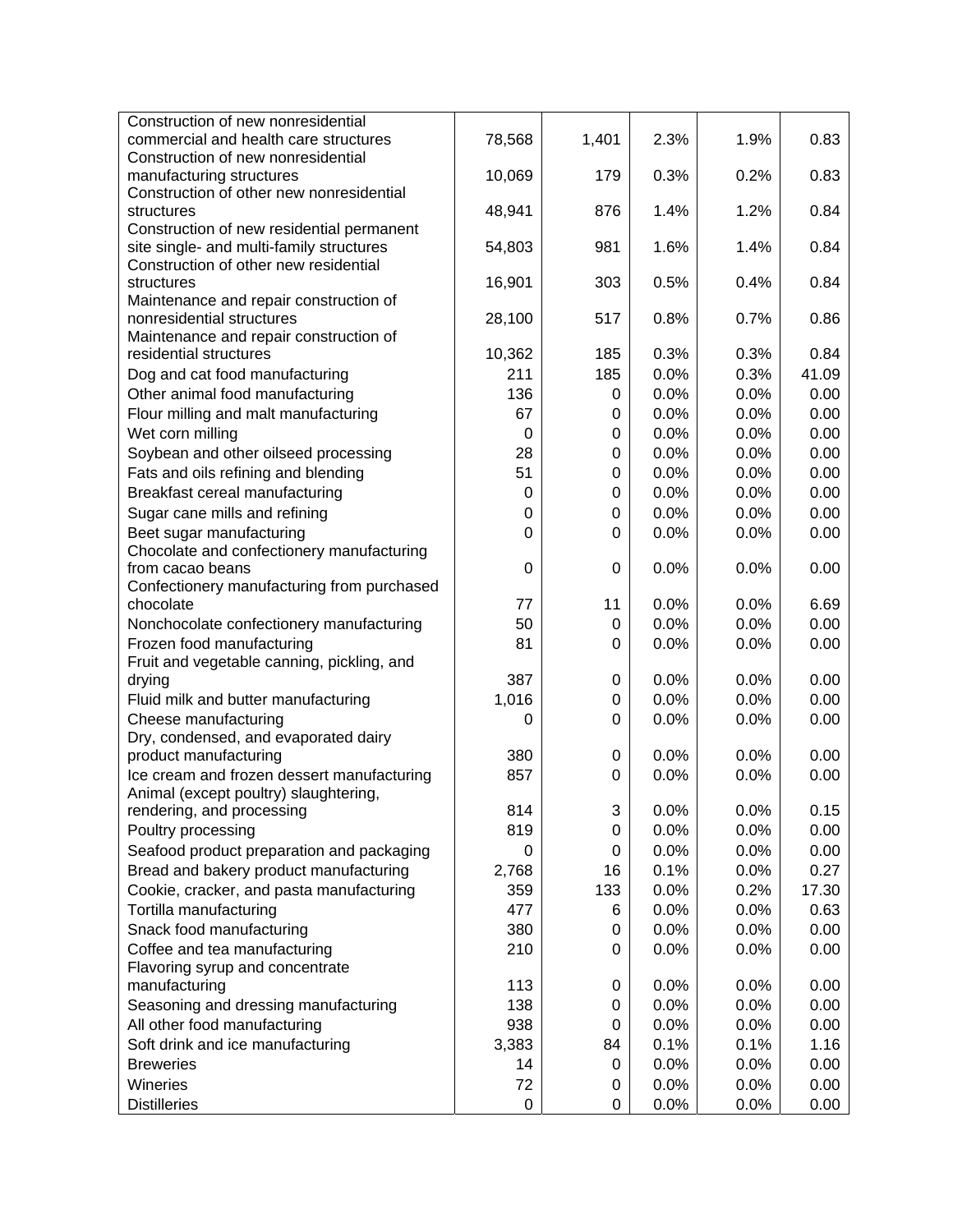| Tobacco product manufacturing                                                   | 19             | 0              | 0.0% | 0.0% | 0.00  |
|---------------------------------------------------------------------------------|----------------|----------------|------|------|-------|
| Fiber, yarn, and thread mills                                                   | 138            | 0              | 0.0% | 0.0% | 0.00  |
| Broad woven fabric mills                                                        | 17             | $\Omega$       | 0.0% | 0.0% | 0.00  |
| Narrow fabric mills and schiffli machine                                        |                |                |      |      |       |
| embroidery                                                                      | $\overline{7}$ | 0              | 0.0% | 0.0% | 0.00  |
| Nonwoven fabric mills                                                           | 16             | 0              | 0.0% | 0.0% | 0.00  |
| Knit fabric mills                                                               | 21             | 0              | 0.0% | 0.0% | 0.00  |
| Textile and fabric finishing mills                                              | 114            | 0              | 0.0% | 0.0% | 0.00  |
| Fabric coating mills                                                            | 123            | 0              | 0.0% | 0.0% | 0.00  |
| Carpet and rug mills                                                            | 68             | 0              | 0.0% | 0.0% | 0.00  |
| Curtain and linen mills                                                         | 296            | $\overline{4}$ | 0.0% | 0.0% | 0.58  |
| Textile bag and canvas mills                                                    | 267            | 0              | 0.0% | 0.0% | 0.00  |
| All other textile product mills                                                 | 748            | 0              | 0.0% | 0.0% | 0.00  |
| Apparel knitting mills                                                          | 39             | 0              | 0.0% | 0.0% | 0.00  |
| Cut and sew apparel contractors                                                 | 256            | 1              | 0.0% | 0.0% | 0.18  |
| Mens and boys cut and sew apparel                                               |                |                |      |      |       |
| manufacturing                                                                   | 95             | 0              | 0.0% | 0.0% | 0.00  |
| Womens and girls cut and sew apparel                                            |                |                |      |      |       |
| manufacturing                                                                   | 34             | 0              | 0.0% | 0.0% | 0.00  |
| Other cut and sew apparel manufacturing                                         | 49             | 0              | 0.0% | 0.0% | 0.00  |
| Apparel accessories and other apparel                                           |                |                |      |      |       |
| manufacturing                                                                   | 32             | 0              | 0.0% | 0.0% | 0.00  |
| Leather and hide tanning and finishing                                          | 24             | 0              | 0.0% | 0.0% | 0.00  |
| Footwear manufacturing                                                          | 123            | 0              | 0.0% | 0.0% | 0.00  |
| Other leather and allied product                                                |                |                |      |      |       |
| manufacturing                                                                   | 280            | 0              | 0.0% | 0.0% | 0.00  |
| Sawmills and wood preservation                                                  | 388            | 0              | 0.0% | 0.0% | 0.00  |
| Veneer and plywood manufacturing                                                | 48             | $\Omega$       | 0.0% | 0.0% | 0.00  |
| Engineered wood member and truss                                                |                |                |      |      |       |
| manufacturing                                                                   | 1,250          | 20             | 0.0% | 0.0% | 0.76  |
| Reconstituted wood product manufacturing<br>Wood windows and doors and millwork | 19             | 0              | 0.0% | 0.0% | 0.00  |
| manufacturing                                                                   | 2,363          | 27             | 0.1% | 0.0% | 0.54  |
| Wood container and pallet manufacturing                                         | 572            | 0              | 0.0% | 0.0% | 0.00  |
| Manufactured home (mobile home)                                                 |                |                |      |      |       |
| manufacturing                                                                   | 2,146          | 0              | 0.1% | 0.0% | 0.00  |
| Prefabricated wood building manufacturing                                       | 548            | 1              | 0.0% | 0.0% | 0.09  |
| All other miscellaneous wood product                                            |                |                |      |      |       |
| manufacturing                                                                   | 231            | 34             | 0.0% | 0.0% | 6.93  |
| Pulp mills                                                                      | 36             | 0              | 0.0% | 0.0% | 0.00  |
| Paper mills                                                                     | 409            | 0              | 0.0% | 0.0% | 0.00  |
| Paperboard Mills                                                                | 40             | 0              | 0.0% | 0.0% | 0.00  |
| Paperboard container manufacturing                                              | 793            | 0              | 0.0% | 0.0% | 0.00  |
| Coated and laminated paper, packaging                                           |                |                |      |      |       |
| paper and plastics film manufacturing                                           | 247            | 0              | 0.0% | 0.0% | 0.00  |
| All other paper bag and coated and treated                                      |                |                |      |      |       |
| paper manufacturing                                                             | 151            | 0              | 0.0% | 0.0% | 0.00  |
| Stationery product manufacturing                                                | 132            | 0              | 0.0% | 0.0% | 0.00  |
| Sanitary paper product manufacturing                                            | 585            | 322            | 0.0% | 0.4% | 25.75 |
| All other converted paper product                                               |                |                |      |      |       |
| manufacturing                                                                   | 12             | 0              | 0.0% | 0.0% | 0.00  |
| Printing                                                                        | 6,539          | 45             | 0.2% | 0.1% | 0.32  |
| Support activities for printing                                                 | 1,205          | 0              | 0.0% | 0.0% | 0.00  |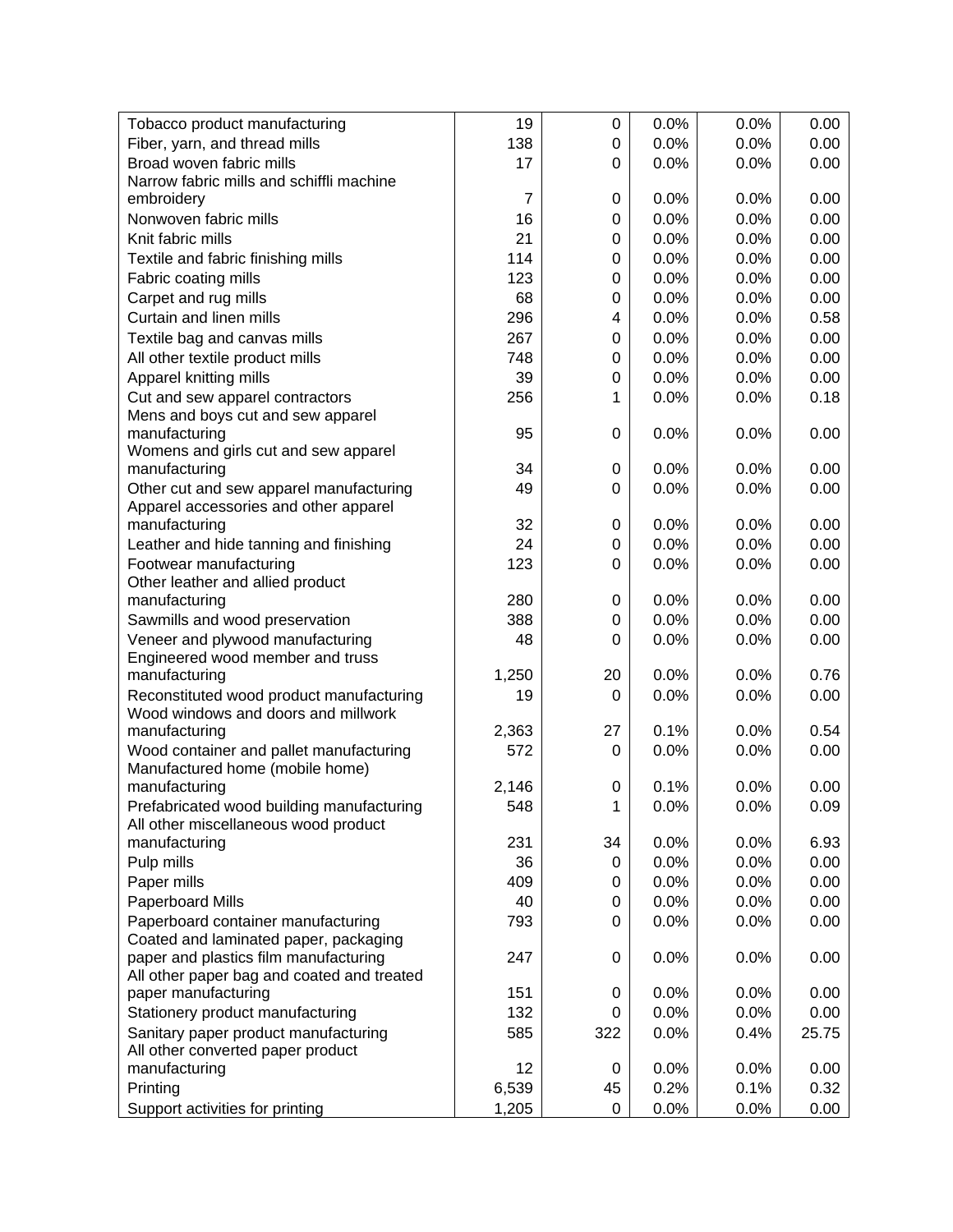| Petroleum refineries                          | 44       | $\mathbf 0$ | 0.0% | 0.0% | 0.00  |
|-----------------------------------------------|----------|-------------|------|------|-------|
| Asphalt paving mixture and block              |          |             |      |      |       |
| manufacturing                                 | 40       | $\Omega$    | 0.0% | 0.0% | 0.00  |
| Asphalt shingle and coating materials         |          |             |      |      |       |
| manufacturing                                 | 138      | $\Omega$    | 0.0% | 0.0% | 0.00  |
| Petroleum lubricating oil and grease          |          |             |      |      |       |
| manufacturing                                 | 4        | 0           | 0.0% | 0.0% | 0.00  |
| All other petroleum and coal products         |          |             |      |      |       |
| manufacturing                                 | 5        | 0           | 0.0% | 0.0% | 0.00  |
| Petrochemical manufacturing                   | 20       | 0           | 0.0% | 0.0% | 0.00  |
| Industrial gas manufacturing                  | 171      | 15          | 0.0% | 0.0% | 4.04  |
| Synthetic dye and pigment manufacturing       | 91       | 0           | 0.0% | 0.0% | 0.00  |
| Alkalies and chlorine manufacturing           | 0        | 0           | 0.0% | 0.0% | 0.00  |
| Carbon black manufacturing                    | $\Omega$ | $\Omega$    | 0.0% | 0.0% | 0.00  |
| All other basic inorganic chemical            |          |             |      |      |       |
| manufacturing                                 | 157      | 0           | 0.0% | 0.0% | 0.00  |
| Other basic organic chemical manufacturing    | 33       | 0           | 0.0% | 0.0% | 0.00  |
| Plastics material and resin manufacturing     | 522      | 0           | 0.0% | 0.0% | 0.00  |
| Synthetic rubber manufacturing                | 76       | $\Omega$    | 0.0% | 0.0% | 0.00  |
| Artificial and synthetic fibers and filaments |          |             |      |      |       |
| manufacturing                                 | 269      | 0           | 0.0% | 0.0% | 0.00  |
| Fertilizer manufacturing                      | 449      | $\Omega$    | 0.0% | 0.0% | 0.00  |
| Pesticide and other agricultural chemical     |          |             |      |      |       |
| manufacturing                                 | 133      | 0           | 0.0% | 0.0% | 0.00  |
| Medicinal and botanical manufacturing         | 84       | 0           | 0.0% | 0.0% | 0.00  |
| Pharmaceutical preparation manufacturing      | 1,009    | 0           | 0.0% | 0.0% | 0.00  |
| In-vitro diagnostic substance manufacturing   | 8        | $\Omega$    | 0.0% | 0.0% | 0.00  |
| Biological product (except diagnostic)        |          |             |      |      |       |
| manufacturing                                 | 33       | 0           | 0.0% | 0.0% | 0.00  |
| Paint and coating manufacturing               | 195      | 0           | 0.0% | 0.0% | 0.00  |
| Adhesive manufacturing                        | 70       | 0           | 0.0% | 0.0% | 0.00  |
| Soap and cleaning compound manufacturing      | 282      | 0           | 0.0% | 0.0% | 0.00  |
| Toilet preparation manufacturing              | 606      | 0           | 0.0% | 0.0% | 0.00  |
| Printing ink manufacturing                    | 36       | $\Omega$    | 0.0% | 0.0% | 0.00  |
| All other chemical product and preparation    |          |             |      |      |       |
| manufacturing                                 | 706      | 7           | 0.0% | 0.0% | 0.49  |
| Plastics packaging materials and unlaminated  |          |             |      |      |       |
| film and sheet manufacturing                  | 165      | 0           | 0.0% | 0.0% | 0.00  |
| Unlaminated plastics profile shape            |          |             |      |      |       |
| manufacturing                                 | 170      | $\mathbf 0$ | 0.0% | 0.0% | 0.00  |
| Plastics pipe and pipe fitting manufacturing  | 389      | 0           | 0.0% | 0.0% | 0.00  |
| Laminated plastics plate, sheet (except       |          |             |      |      |       |
| packaging), and shape manufacturing           | 33       | 15          | 0.0% | 0.0% | 20.75 |
| Polystyrene foam product manufacturing        | 550      | 0           | 0.0% | 0.0% | 0.00  |
| Urethane and other foam product (except       |          |             |      |      |       |
| polystyrene) manufacturing                    | 151      | 12          | 0.0% | 0.0% | 3.71  |
| Plastics bottle manufacturing                 | 459      | 0           | 0.0% | 0.0% | 0.00  |
| Other plastics product manufacturing          | 2,188    | 117         | 0.1% | 0.2% | 2.51  |
| Tire manufacturing                            | 233      | $\Omega$    | 0.0% | 0.0% | 0.00  |
| Rubber and plastics hoses and belting         |          |             |      |      |       |
| manufacturing                                 | 184      | 0           | 0.0% | 0.0% | 0.00  |
| Other rubber product manufacturing            | 254      | 10          | 0.0% | 0.0% | 1.83  |
| Pottery, ceramics, and plumbing fixture       | 132      | 11          | 0.0% | 0.0% | 3.88  |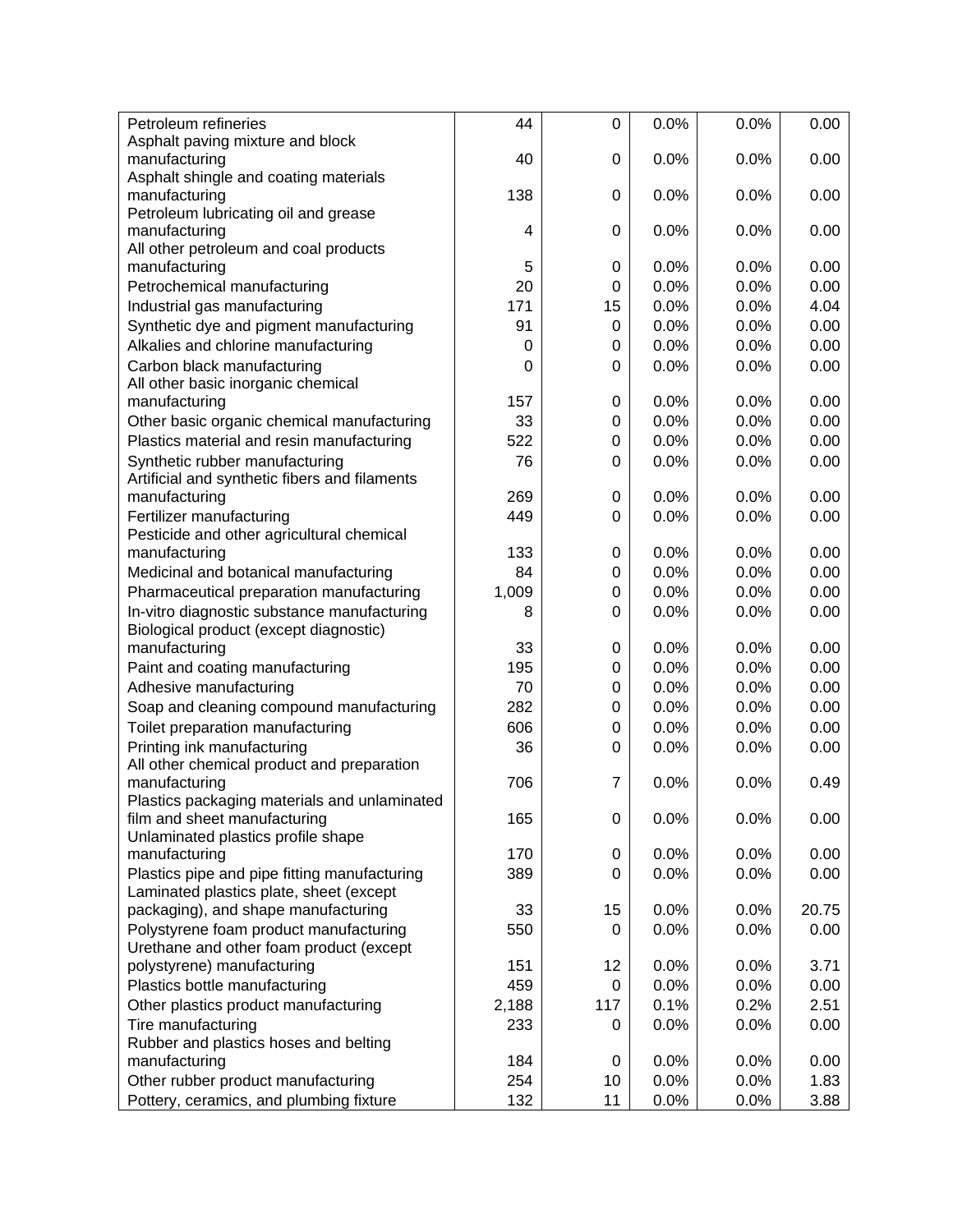| Brick, tile, and other structural clay product<br>manufacturing<br>550<br>0.0%<br>0.0%<br>0.00<br>0<br>Clay and non-clay refractory manufacturing<br>0.0%<br>0.0%<br>0.00<br>79<br>0<br>Flat glass manufacturing<br>5<br>0.0%<br>0.0%<br>0.00<br>0<br>Other pressed and blown glass and<br>143<br>0.0%<br>0.00<br>glassware manufacturing<br>0.0%<br>0<br>Glass container manufacturing<br>168<br>0.0%<br>0.0%<br>0.00<br>0<br>Glass product manufacturing made of<br>529<br>0.0%<br>purchased glass<br>0.0%<br>0.00<br>0<br>423<br>0.0%<br>0.0%<br>0.00<br>Cement manufacturing<br>0<br>Ready-mix concrete manufacturing<br>4,341<br>0.1%<br>0.1%<br>0.83<br>77<br>Concrete pipe, brick, and block manufacturing<br>944<br>0.0%<br>0.0%<br>0.00<br>0<br>1,183<br>Other concrete product manufacturing<br>0.0%<br>0.00<br>0<br>0.0%<br>Lime and gypsum product manufacturing<br>0.0%<br>0.0%<br>0.00<br>50<br>0 | manufacturing                  |    |   |      |      |      |
|-----------------------------------------------------------------------------------------------------------------------------------------------------------------------------------------------------------------------------------------------------------------------------------------------------------------------------------------------------------------------------------------------------------------------------------------------------------------------------------------------------------------------------------------------------------------------------------------------------------------------------------------------------------------------------------------------------------------------------------------------------------------------------------------------------------------------------------------------------------------------------------------------------------------|--------------------------------|----|---|------|------|------|
|                                                                                                                                                                                                                                                                                                                                                                                                                                                                                                                                                                                                                                                                                                                                                                                                                                                                                                                 |                                |    |   |      |      |      |
|                                                                                                                                                                                                                                                                                                                                                                                                                                                                                                                                                                                                                                                                                                                                                                                                                                                                                                                 |                                |    |   |      |      |      |
|                                                                                                                                                                                                                                                                                                                                                                                                                                                                                                                                                                                                                                                                                                                                                                                                                                                                                                                 |                                |    |   |      |      |      |
|                                                                                                                                                                                                                                                                                                                                                                                                                                                                                                                                                                                                                                                                                                                                                                                                                                                                                                                 |                                |    |   |      |      |      |
|                                                                                                                                                                                                                                                                                                                                                                                                                                                                                                                                                                                                                                                                                                                                                                                                                                                                                                                 |                                |    |   |      |      |      |
|                                                                                                                                                                                                                                                                                                                                                                                                                                                                                                                                                                                                                                                                                                                                                                                                                                                                                                                 |                                |    |   |      |      |      |
|                                                                                                                                                                                                                                                                                                                                                                                                                                                                                                                                                                                                                                                                                                                                                                                                                                                                                                                 |                                |    |   |      |      |      |
|                                                                                                                                                                                                                                                                                                                                                                                                                                                                                                                                                                                                                                                                                                                                                                                                                                                                                                                 |                                |    |   |      |      |      |
|                                                                                                                                                                                                                                                                                                                                                                                                                                                                                                                                                                                                                                                                                                                                                                                                                                                                                                                 |                                |    |   |      |      |      |
|                                                                                                                                                                                                                                                                                                                                                                                                                                                                                                                                                                                                                                                                                                                                                                                                                                                                                                                 |                                |    |   |      |      |      |
|                                                                                                                                                                                                                                                                                                                                                                                                                                                                                                                                                                                                                                                                                                                                                                                                                                                                                                                 |                                |    |   |      |      |      |
|                                                                                                                                                                                                                                                                                                                                                                                                                                                                                                                                                                                                                                                                                                                                                                                                                                                                                                                 |                                |    |   |      |      |      |
|                                                                                                                                                                                                                                                                                                                                                                                                                                                                                                                                                                                                                                                                                                                                                                                                                                                                                                                 |                                |    |   |      |      |      |
|                                                                                                                                                                                                                                                                                                                                                                                                                                                                                                                                                                                                                                                                                                                                                                                                                                                                                                                 |                                |    |   |      |      |      |
|                                                                                                                                                                                                                                                                                                                                                                                                                                                                                                                                                                                                                                                                                                                                                                                                                                                                                                                 | Abrasive product manufacturing | 89 | 0 | 0.0% | 0.0% | 0.00 |
| Cut stone and stone product manufacturing<br>438<br>5<br>0.0%<br>0.0%<br>0.54                                                                                                                                                                                                                                                                                                                                                                                                                                                                                                                                                                                                                                                                                                                                                                                                                                   |                                |    |   |      |      |      |
| Ground or treated mineral and earth                                                                                                                                                                                                                                                                                                                                                                                                                                                                                                                                                                                                                                                                                                                                                                                                                                                                             |                                |    |   |      |      |      |
| 0.0%<br>manufacturing<br>68<br>$\mathbf 0$<br>0.0%<br>0.00                                                                                                                                                                                                                                                                                                                                                                                                                                                                                                                                                                                                                                                                                                                                                                                                                                                      |                                |    |   |      |      |      |
| Mineral wool manufacturing<br>106<br>0.0%<br>0.0%<br>0.00<br>0                                                                                                                                                                                                                                                                                                                                                                                                                                                                                                                                                                                                                                                                                                                                                                                                                                                  |                                |    |   |      |      |      |
| Miscellaneous nonmetallic mineral product                                                                                                                                                                                                                                                                                                                                                                                                                                                                                                                                                                                                                                                                                                                                                                                                                                                                       |                                |    |   |      |      |      |
| 7<br>0.0%<br>manufacturing<br>160<br>0.0%<br>2.15                                                                                                                                                                                                                                                                                                                                                                                                                                                                                                                                                                                                                                                                                                                                                                                                                                                               |                                |    |   |      |      |      |
| Iron and steel mills and ferroalloy                                                                                                                                                                                                                                                                                                                                                                                                                                                                                                                                                                                                                                                                                                                                                                                                                                                                             |                                |    |   |      |      |      |
| 129<br>0.0%<br>0.00<br>manufacturing<br>0<br>0.0%                                                                                                                                                                                                                                                                                                                                                                                                                                                                                                                                                                                                                                                                                                                                                                                                                                                               |                                |    |   |      |      |      |
| Steel product manufacturing from purchased                                                                                                                                                                                                                                                                                                                                                                                                                                                                                                                                                                                                                                                                                                                                                                                                                                                                      |                                |    |   |      |      |      |
| 521<br>0.0%<br>0.0%<br>0.00<br>0<br>steel                                                                                                                                                                                                                                                                                                                                                                                                                                                                                                                                                                                                                                                                                                                                                                                                                                                                       |                                |    |   |      |      |      |
| Alumina refining and primary aluminum<br>161<br>0.0%<br>production<br>0.0%<br>0.00<br>0                                                                                                                                                                                                                                                                                                                                                                                                                                                                                                                                                                                                                                                                                                                                                                                                                         |                                |    |   |      |      |      |
| Secondary smelting and alloying of aluminum<br>0.0%<br>0.0%<br>0.00<br>$\Omega$<br>0                                                                                                                                                                                                                                                                                                                                                                                                                                                                                                                                                                                                                                                                                                                                                                                                                            |                                |    |   |      |      |      |
| Aluminum product manufacturing from                                                                                                                                                                                                                                                                                                                                                                                                                                                                                                                                                                                                                                                                                                                                                                                                                                                                             |                                |    |   |      |      |      |
| 1,014<br>0.0%<br>purchased aluminum<br>0.0%<br>0.00<br>0                                                                                                                                                                                                                                                                                                                                                                                                                                                                                                                                                                                                                                                                                                                                                                                                                                                        |                                |    |   |      |      |      |
| Primary smelting and refining of copper<br>611<br>0.0%<br>0.0%<br>0.00<br>0                                                                                                                                                                                                                                                                                                                                                                                                                                                                                                                                                                                                                                                                                                                                                                                                                                     |                                |    |   |      |      |      |
| Primary smelting and refining of nonferrous                                                                                                                                                                                                                                                                                                                                                                                                                                                                                                                                                                                                                                                                                                                                                                                                                                                                     |                                |    |   |      |      |      |
| metal (except copper and aluminum)<br>95<br>0.0%<br>0.0%<br>0.00<br>0                                                                                                                                                                                                                                                                                                                                                                                                                                                                                                                                                                                                                                                                                                                                                                                                                                           |                                |    |   |      |      |      |
| Copper rolling, drawing, extruding and                                                                                                                                                                                                                                                                                                                                                                                                                                                                                                                                                                                                                                                                                                                                                                                                                                                                          |                                |    |   |      |      |      |
| 388<br>0.0%<br>0.00<br>alloying<br>0<br>0.0%                                                                                                                                                                                                                                                                                                                                                                                                                                                                                                                                                                                                                                                                                                                                                                                                                                                                    |                                |    |   |      |      |      |
| Nonferrous metal (except copper and                                                                                                                                                                                                                                                                                                                                                                                                                                                                                                                                                                                                                                                                                                                                                                                                                                                                             |                                |    |   |      |      |      |
| aluminum) rolling, drawing, extruding and                                                                                                                                                                                                                                                                                                                                                                                                                                                                                                                                                                                                                                                                                                                                                                                                                                                                       |                                |    |   |      |      |      |
| 565<br>0.0%<br>0.0%<br>0.00<br>alloying<br>0                                                                                                                                                                                                                                                                                                                                                                                                                                                                                                                                                                                                                                                                                                                                                                                                                                                                    |                                |    |   |      |      |      |
| Ferrous metal foundries<br>1,426<br>0.0%<br>0.00<br>0.0%<br>0                                                                                                                                                                                                                                                                                                                                                                                                                                                                                                                                                                                                                                                                                                                                                                                                                                                   |                                |    |   |      |      |      |
| Nonferrous metal foundries<br>765<br>0.0%<br>0.00<br>0.0%<br>0                                                                                                                                                                                                                                                                                                                                                                                                                                                                                                                                                                                                                                                                                                                                                                                                                                                  |                                |    |   |      |      |      |
| 59<br>0.0%<br>0.0%<br>0.00<br>All other forging, stamping, and sintering<br>0                                                                                                                                                                                                                                                                                                                                                                                                                                                                                                                                                                                                                                                                                                                                                                                                                                   |                                |    |   |      |      |      |
| Custom roll forming<br>0.0%<br>0.00<br>0.0%<br>0<br>0                                                                                                                                                                                                                                                                                                                                                                                                                                                                                                                                                                                                                                                                                                                                                                                                                                                           |                                |    |   |      |      |      |
| Crown and closure manufacturing and metal                                                                                                                                                                                                                                                                                                                                                                                                                                                                                                                                                                                                                                                                                                                                                                                                                                                                       |                                |    |   |      |      |      |
| 790<br>0.0%<br>0.00<br>0.0%<br>stamping<br>0                                                                                                                                                                                                                                                                                                                                                                                                                                                                                                                                                                                                                                                                                                                                                                                                                                                                    |                                |    |   |      |      |      |
| 0.0%<br>0.0%<br>0.00<br>Cutlery, utensil, pot, and pan manufacturing<br>69<br>0                                                                                                                                                                                                                                                                                                                                                                                                                                                                                                                                                                                                                                                                                                                                                                                                                                 |                                |    |   |      |      |      |
| Hand-tool manufacturing<br>0.0%<br>0.0%<br>0.00<br>261<br>0                                                                                                                                                                                                                                                                                                                                                                                                                                                                                                                                                                                                                                                                                                                                                                                                                                                     |                                |    |   |      |      |      |
| Plate work and fabricated structural product                                                                                                                                                                                                                                                                                                                                                                                                                                                                                                                                                                                                                                                                                                                                                                                                                                                                    |                                |    |   |      |      |      |
| 2,458<br>48<br>0.1%<br>0.91<br>manufacturing<br>0.1%                                                                                                                                                                                                                                                                                                                                                                                                                                                                                                                                                                                                                                                                                                                                                                                                                                                            |                                |    |   |      |      |      |
| Ornamental and architectural metal products                                                                                                                                                                                                                                                                                                                                                                                                                                                                                                                                                                                                                                                                                                                                                                                                                                                                     |                                |    |   |      |      |      |
| 5,181<br>0.2%<br>manufacturing<br>0.0%<br>0.08<br>9<br>Power boiler and heat exchanger                                                                                                                                                                                                                                                                                                                                                                                                                                                                                                                                                                                                                                                                                                                                                                                                                          |                                |    |   |      |      |      |
| 0.0%<br>manufacturing<br>21<br>0<br>0.0%<br>0.00                                                                                                                                                                                                                                                                                                                                                                                                                                                                                                                                                                                                                                                                                                                                                                                                                                                                |                                |    |   |      |      |      |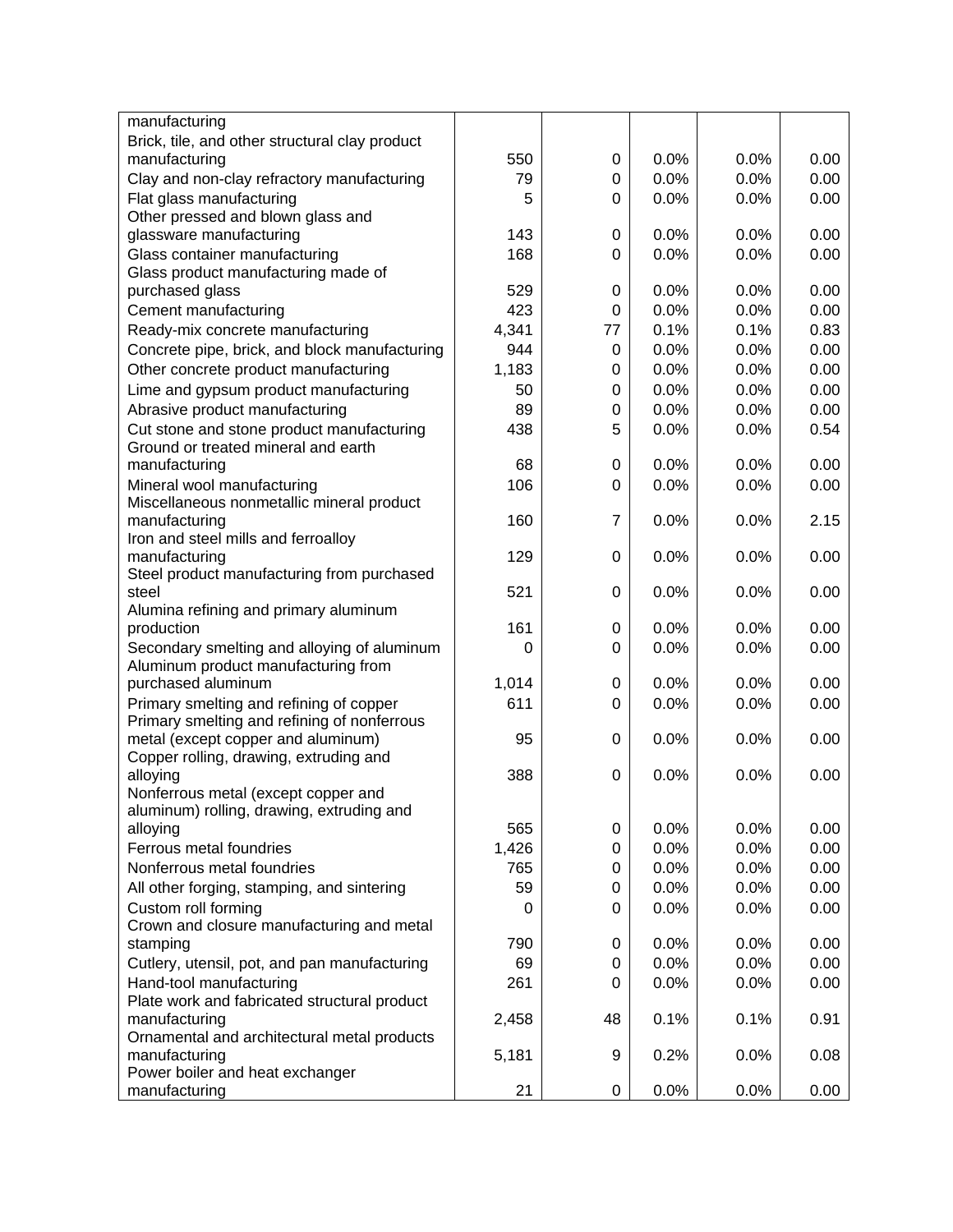| Metal can, box, and other metal container<br>0.0%<br>0.00<br>(light gauge) manufacturing<br>618<br>0.0%<br>0<br>0.00<br>Ammunition manufacturing<br>18<br>0.0%<br>0.0%<br>0<br>Arms, ordnance, and accessories<br>428<br>0.0%<br>manufacturing<br>0<br>0.0%<br>0.00<br>41<br>0.0%<br>0.0%<br>0.00<br>Hardware manufacturing<br>$\Omega$<br>521<br>Spring and wire product manufacturing<br>0.0%<br>0.0%<br>0.00<br>0<br>Machine shops<br>3,679<br>0.1%<br>0.1%<br>0.85<br>66<br>Turned product and screw, nut, and bolt<br>357<br>0.0%<br>0.00<br>manufacturing<br>0<br>0.0%<br>Coating, engraving, heat treating and allied<br>activities<br>0.1%<br>0.17<br>1,802<br>6<br>0.0%<br>Valve and fittings other than plumbing<br>0.1%<br>manufacturing<br>2,533<br>$\mathbf 0$<br>0.0%<br>0.00<br>Plumbing fixture fitting and trim manufacturing<br>0.0%<br>0.00<br>0<br>0.0%<br>4<br>Ball and roller bearing manufacturing<br>0.0%<br>0.0%<br>0.00<br>0<br>0<br>Fabricated pipe and pipe fitting manufacturing<br>126<br>0.0%<br>0.0%<br>0.00<br>0<br>Other fabricated metal manufacturing<br>487<br>0.0%<br>0.0%<br>0.00<br>$\Omega$<br>Farm machinery and equipment<br>0.0%<br>0.00<br>manufacturing<br>289<br>0.0%<br>0<br>370<br>0.0%<br>0.0%<br>0.00<br>Lawn and garden equipment manufacturing<br>0<br>0.00<br>Construction machinery manufacturing<br>0.0%<br>0.0%<br>257<br>$\Omega$<br>Mining and oil and gas field machinery |
|---------------------------------------------------------------------------------------------------------------------------------------------------------------------------------------------------------------------------------------------------------------------------------------------------------------------------------------------------------------------------------------------------------------------------------------------------------------------------------------------------------------------------------------------------------------------------------------------------------------------------------------------------------------------------------------------------------------------------------------------------------------------------------------------------------------------------------------------------------------------------------------------------------------------------------------------------------------------------------------------------------------------------------------------------------------------------------------------------------------------------------------------------------------------------------------------------------------------------------------------------------------------------------------------------------------------------------------------------------------------------------------------------------------------------------------|
|                                                                                                                                                                                                                                                                                                                                                                                                                                                                                                                                                                                                                                                                                                                                                                                                                                                                                                                                                                                                                                                                                                                                                                                                                                                                                                                                                                                                                                       |
|                                                                                                                                                                                                                                                                                                                                                                                                                                                                                                                                                                                                                                                                                                                                                                                                                                                                                                                                                                                                                                                                                                                                                                                                                                                                                                                                                                                                                                       |
|                                                                                                                                                                                                                                                                                                                                                                                                                                                                                                                                                                                                                                                                                                                                                                                                                                                                                                                                                                                                                                                                                                                                                                                                                                                                                                                                                                                                                                       |
|                                                                                                                                                                                                                                                                                                                                                                                                                                                                                                                                                                                                                                                                                                                                                                                                                                                                                                                                                                                                                                                                                                                                                                                                                                                                                                                                                                                                                                       |
|                                                                                                                                                                                                                                                                                                                                                                                                                                                                                                                                                                                                                                                                                                                                                                                                                                                                                                                                                                                                                                                                                                                                                                                                                                                                                                                                                                                                                                       |
|                                                                                                                                                                                                                                                                                                                                                                                                                                                                                                                                                                                                                                                                                                                                                                                                                                                                                                                                                                                                                                                                                                                                                                                                                                                                                                                                                                                                                                       |
|                                                                                                                                                                                                                                                                                                                                                                                                                                                                                                                                                                                                                                                                                                                                                                                                                                                                                                                                                                                                                                                                                                                                                                                                                                                                                                                                                                                                                                       |
|                                                                                                                                                                                                                                                                                                                                                                                                                                                                                                                                                                                                                                                                                                                                                                                                                                                                                                                                                                                                                                                                                                                                                                                                                                                                                                                                                                                                                                       |
|                                                                                                                                                                                                                                                                                                                                                                                                                                                                                                                                                                                                                                                                                                                                                                                                                                                                                                                                                                                                                                                                                                                                                                                                                                                                                                                                                                                                                                       |
|                                                                                                                                                                                                                                                                                                                                                                                                                                                                                                                                                                                                                                                                                                                                                                                                                                                                                                                                                                                                                                                                                                                                                                                                                                                                                                                                                                                                                                       |
|                                                                                                                                                                                                                                                                                                                                                                                                                                                                                                                                                                                                                                                                                                                                                                                                                                                                                                                                                                                                                                                                                                                                                                                                                                                                                                                                                                                                                                       |
|                                                                                                                                                                                                                                                                                                                                                                                                                                                                                                                                                                                                                                                                                                                                                                                                                                                                                                                                                                                                                                                                                                                                                                                                                                                                                                                                                                                                                                       |
|                                                                                                                                                                                                                                                                                                                                                                                                                                                                                                                                                                                                                                                                                                                                                                                                                                                                                                                                                                                                                                                                                                                                                                                                                                                                                                                                                                                                                                       |
|                                                                                                                                                                                                                                                                                                                                                                                                                                                                                                                                                                                                                                                                                                                                                                                                                                                                                                                                                                                                                                                                                                                                                                                                                                                                                                                                                                                                                                       |
|                                                                                                                                                                                                                                                                                                                                                                                                                                                                                                                                                                                                                                                                                                                                                                                                                                                                                                                                                                                                                                                                                                                                                                                                                                                                                                                                                                                                                                       |
|                                                                                                                                                                                                                                                                                                                                                                                                                                                                                                                                                                                                                                                                                                                                                                                                                                                                                                                                                                                                                                                                                                                                                                                                                                                                                                                                                                                                                                       |
|                                                                                                                                                                                                                                                                                                                                                                                                                                                                                                                                                                                                                                                                                                                                                                                                                                                                                                                                                                                                                                                                                                                                                                                                                                                                                                                                                                                                                                       |
|                                                                                                                                                                                                                                                                                                                                                                                                                                                                                                                                                                                                                                                                                                                                                                                                                                                                                                                                                                                                                                                                                                                                                                                                                                                                                                                                                                                                                                       |
|                                                                                                                                                                                                                                                                                                                                                                                                                                                                                                                                                                                                                                                                                                                                                                                                                                                                                                                                                                                                                                                                                                                                                                                                                                                                                                                                                                                                                                       |
|                                                                                                                                                                                                                                                                                                                                                                                                                                                                                                                                                                                                                                                                                                                                                                                                                                                                                                                                                                                                                                                                                                                                                                                                                                                                                                                                                                                                                                       |
|                                                                                                                                                                                                                                                                                                                                                                                                                                                                                                                                                                                                                                                                                                                                                                                                                                                                                                                                                                                                                                                                                                                                                                                                                                                                                                                                                                                                                                       |
|                                                                                                                                                                                                                                                                                                                                                                                                                                                                                                                                                                                                                                                                                                                                                                                                                                                                                                                                                                                                                                                                                                                                                                                                                                                                                                                                                                                                                                       |
|                                                                                                                                                                                                                                                                                                                                                                                                                                                                                                                                                                                                                                                                                                                                                                                                                                                                                                                                                                                                                                                                                                                                                                                                                                                                                                                                                                                                                                       |
| 0.0%<br>0.00<br>manufacturing<br>68<br>0<br>0.0%                                                                                                                                                                                                                                                                                                                                                                                                                                                                                                                                                                                                                                                                                                                                                                                                                                                                                                                                                                                                                                                                                                                                                                                                                                                                                                                                                                                      |
| Other industrial machinery manufacturing<br>373<br>0.0%<br>0.00<br>$\Omega$<br>0.0%                                                                                                                                                                                                                                                                                                                                                                                                                                                                                                                                                                                                                                                                                                                                                                                                                                                                                                                                                                                                                                                                                                                                                                                                                                                                                                                                                   |
| Plastics and rubber industry machinery                                                                                                                                                                                                                                                                                                                                                                                                                                                                                                                                                                                                                                                                                                                                                                                                                                                                                                                                                                                                                                                                                                                                                                                                                                                                                                                                                                                                |
| 0.0%<br>0.00<br>manufacturing<br>212<br>0<br>0.0%                                                                                                                                                                                                                                                                                                                                                                                                                                                                                                                                                                                                                                                                                                                                                                                                                                                                                                                                                                                                                                                                                                                                                                                                                                                                                                                                                                                     |
| Semiconductor machinery manufacturing<br>585<br>0.0%<br>0.0%<br>0.00<br>$\Omega$                                                                                                                                                                                                                                                                                                                                                                                                                                                                                                                                                                                                                                                                                                                                                                                                                                                                                                                                                                                                                                                                                                                                                                                                                                                                                                                                                      |
| Vending, commercial, industrial, and office                                                                                                                                                                                                                                                                                                                                                                                                                                                                                                                                                                                                                                                                                                                                                                                                                                                                                                                                                                                                                                                                                                                                                                                                                                                                                                                                                                                           |
| 0.0%<br>0.00<br>machinery manufacturing<br>105<br>0.0%<br>0                                                                                                                                                                                                                                                                                                                                                                                                                                                                                                                                                                                                                                                                                                                                                                                                                                                                                                                                                                                                                                                                                                                                                                                                                                                                                                                                                                           |
| Optical instrument and lens manufacturing<br>955<br>0.0%<br>0.0%<br>0.28<br>6                                                                                                                                                                                                                                                                                                                                                                                                                                                                                                                                                                                                                                                                                                                                                                                                                                                                                                                                                                                                                                                                                                                                                                                                                                                                                                                                                         |
| Photographic and photocopying equipment                                                                                                                                                                                                                                                                                                                                                                                                                                                                                                                                                                                                                                                                                                                                                                                                                                                                                                                                                                                                                                                                                                                                                                                                                                                                                                                                                                                               |
| 75<br>0.0%<br>0.00<br>manufacturing<br>0.0%<br>0                                                                                                                                                                                                                                                                                                                                                                                                                                                                                                                                                                                                                                                                                                                                                                                                                                                                                                                                                                                                                                                                                                                                                                                                                                                                                                                                                                                      |
| Other commercial and service industry                                                                                                                                                                                                                                                                                                                                                                                                                                                                                                                                                                                                                                                                                                                                                                                                                                                                                                                                                                                                                                                                                                                                                                                                                                                                                                                                                                                                 |
| 0.00<br>machinery manufacturing<br>353<br>0.0%<br>0.0%<br>0                                                                                                                                                                                                                                                                                                                                                                                                                                                                                                                                                                                                                                                                                                                                                                                                                                                                                                                                                                                                                                                                                                                                                                                                                                                                                                                                                                           |
| Air purification and ventilation equipment                                                                                                                                                                                                                                                                                                                                                                                                                                                                                                                                                                                                                                                                                                                                                                                                                                                                                                                                                                                                                                                                                                                                                                                                                                                                                                                                                                                            |
| 99<br>0.0%<br>0.0%<br>0.00<br>manufacturing<br>0                                                                                                                                                                                                                                                                                                                                                                                                                                                                                                                                                                                                                                                                                                                                                                                                                                                                                                                                                                                                                                                                                                                                                                                                                                                                                                                                                                                      |
| Heating equipment (except warm air                                                                                                                                                                                                                                                                                                                                                                                                                                                                                                                                                                                                                                                                                                                                                                                                                                                                                                                                                                                                                                                                                                                                                                                                                                                                                                                                                                                                    |
| furnaces) manufacturing<br>60<br>27<br>21.11<br>0.0%<br>0.0%                                                                                                                                                                                                                                                                                                                                                                                                                                                                                                                                                                                                                                                                                                                                                                                                                                                                                                                                                                                                                                                                                                                                                                                                                                                                                                                                                                          |
| Air conditioning, refrigeration, and warm air                                                                                                                                                                                                                                                                                                                                                                                                                                                                                                                                                                                                                                                                                                                                                                                                                                                                                                                                                                                                                                                                                                                                                                                                                                                                                                                                                                                         |
| heating equipment manufacturing<br>1,130<br>0.0%<br>0.0%<br>0.00<br>0                                                                                                                                                                                                                                                                                                                                                                                                                                                                                                                                                                                                                                                                                                                                                                                                                                                                                                                                                                                                                                                                                                                                                                                                                                                                                                                                                                 |
| Industrial mold manufacturing<br>5<br>0.0%<br>0.0%<br>0.55<br>410                                                                                                                                                                                                                                                                                                                                                                                                                                                                                                                                                                                                                                                                                                                                                                                                                                                                                                                                                                                                                                                                                                                                                                                                                                                                                                                                                                     |
| Metal cutting and forming machine tool                                                                                                                                                                                                                                                                                                                                                                                                                                                                                                                                                                                                                                                                                                                                                                                                                                                                                                                                                                                                                                                                                                                                                                                                                                                                                                                                                                                                |
| manufacturing<br>0.0%<br>0.59<br>646<br>8<br>0.0%                                                                                                                                                                                                                                                                                                                                                                                                                                                                                                                                                                                                                                                                                                                                                                                                                                                                                                                                                                                                                                                                                                                                                                                                                                                                                                                                                                                     |
| Special tool, die, jig, and fixture manufacturing<br>447<br>5<br>0.0%<br>0.0%<br>0.52                                                                                                                                                                                                                                                                                                                                                                                                                                                                                                                                                                                                                                                                                                                                                                                                                                                                                                                                                                                                                                                                                                                                                                                                                                                                                                                                                 |
| Cutting tool and machine tool accessory                                                                                                                                                                                                                                                                                                                                                                                                                                                                                                                                                                                                                                                                                                                                                                                                                                                                                                                                                                                                                                                                                                                                                                                                                                                                                                                                                                                               |
| manufacturing<br>118<br>4<br>0.0%<br>0.0%<br>1.43                                                                                                                                                                                                                                                                                                                                                                                                                                                                                                                                                                                                                                                                                                                                                                                                                                                                                                                                                                                                                                                                                                                                                                                                                                                                                                                                                                                     |
| Rolling mill and other metalworking machinery                                                                                                                                                                                                                                                                                                                                                                                                                                                                                                                                                                                                                                                                                                                                                                                                                                                                                                                                                                                                                                                                                                                                                                                                                                                                                                                                                                                         |
| manufacturing<br>158<br>0.0%<br>0.00<br>0<br>0.0%<br>Turbine and turbine generator set units                                                                                                                                                                                                                                                                                                                                                                                                                                                                                                                                                                                                                                                                                                                                                                                                                                                                                                                                                                                                                                                                                                                                                                                                                                                                                                                                          |
| manufacturing<br>117<br>58<br>0.0%<br>0.1%<br>23.23                                                                                                                                                                                                                                                                                                                                                                                                                                                                                                                                                                                                                                                                                                                                                                                                                                                                                                                                                                                                                                                                                                                                                                                                                                                                                                                                                                                   |
| Speed changer, industrial high-speed drive,                                                                                                                                                                                                                                                                                                                                                                                                                                                                                                                                                                                                                                                                                                                                                                                                                                                                                                                                                                                                                                                                                                                                                                                                                                                                                                                                                                                           |
| 10<br>and gear manufacturing<br>0<br>0.0%<br>0.0%<br>0.00                                                                                                                                                                                                                                                                                                                                                                                                                                                                                                                                                                                                                                                                                                                                                                                                                                                                                                                                                                                                                                                                                                                                                                                                                                                                                                                                                                             |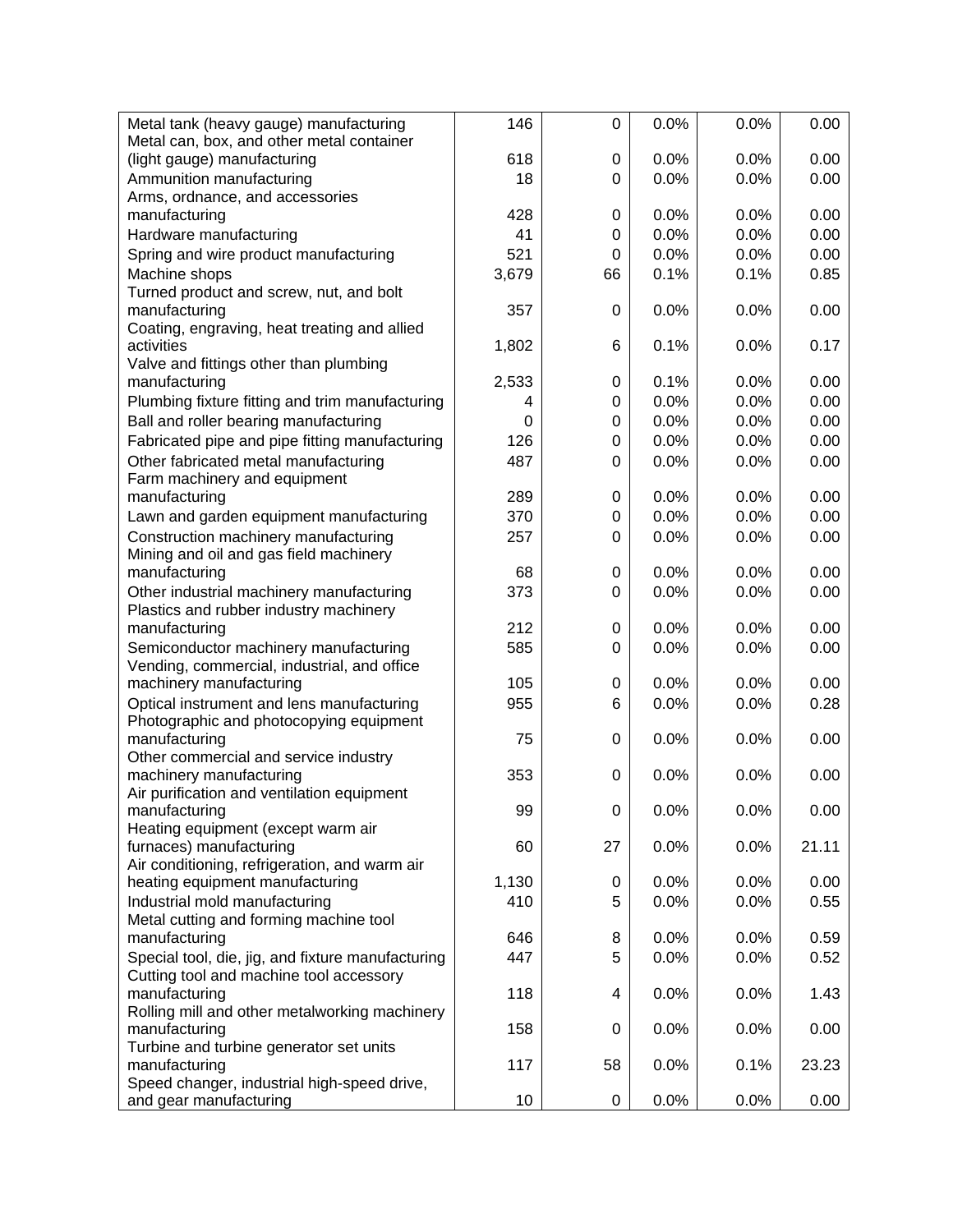| Mechanical power transmission equipment              |          |             |      |      |       |
|------------------------------------------------------|----------|-------------|------|------|-------|
| manufacturing                                        | 0        | 0           | 0.0% | 0.0% | 0.00  |
| Other engine equipment manufacturing                 | 37       | 0           | 0.0% | 0.0% | 0.00  |
| Pump and pumping equipment manufacturing             | 38       | 0           | 0.0% | 0.0% | 0.00  |
| Air and gas compressor manufacturing                 | $\Omega$ | 0           | 0.0% | 0.0% | 0.00  |
| Material handling equipment manufacturing            | 136      | 0           | 0.0% | 0.0% | 0.00  |
| Power-driven hand-tool manufacturing                 | 32       | 0           | 0.0% | 0.0% | 0.00  |
| Other general purpose machinery                      |          |             |      |      |       |
| manufacturing                                        | 95       | 0           | 0.0% | 0.0% | 0.00  |
| Packaging machinery manufacturing                    | 15       | 0           | 0.0% | 0.0% | 0.00  |
| Industrial process furnace and oven                  |          |             |      |      |       |
| manufacturing                                        | 17       | $\mathbf 0$ | 0.0% | 0.0% | 0.00  |
| Fluid power process machinery manufacturing          | 33       | 30          | 0.0% | 0.0% | 42.86 |
| Electronic computer manufacturing                    | 346      | 0           | 0.0% | 0.0% | 0.00  |
| Computer storage device manufacturing                | 55       | 0           | 0.0% | 0.0% | 0.00  |
| Computer terminals and other computer                |          |             |      |      |       |
| peripheral equipment manufacturing                   | 336      | 3           | 0.0% | 0.0% | 0.39  |
| Telephone apparatus manufacturing                    | 95       | 0           | 0.0% | 0.0% | 0.00  |
| Broadcast and wireless communications                |          |             |      |      |       |
| equipment manufacturing                              | 898      | 21          | 0.0% | 0.0% | 1.10  |
| Other communications equipment                       |          |             |      |      |       |
| manufacturing                                        | 190      | 0           | 0.0% | 0.0% | 0.00  |
| Audio and video equipment manufacturing              | 326      | 0           | 0.0% | 0.0% | 0.00  |
| Electron tube manufacturing                          | $\Omega$ | 0           | 0.0% | 0.0% | 0.00  |
| Bare printed circuit board manufacturing             | 2,821    | 0           | 0.1% | 0.0% | 0.00  |
| Semiconductor and related device                     |          |             |      |      |       |
| manufacturing                                        | 20,799   | 0           | 0.6% | 0.0% | 0.00  |
| Electronic capacitor, resistor, coil,                |          |             |      |      |       |
| transformer, and other inductor manufacturing        | 293      | 0           | 0.0% | 0.0% | 0.00  |
| Electronic connector manufacturing                   | 640      | 0           | 0.0% | 0.0% | 0.00  |
| Printed circuit assembly (electronic assembly)       |          |             |      |      |       |
| manufacturing                                        | 726      | 0           | 0.0% | 0.0% | 0.00  |
| Other electronic component manufacturing             | 602      | 0           | 0.0% | 0.0% | 0.00  |
| Electro-medical and electrotherapeutic               |          |             |      |      |       |
| apparatus manufacturing                              | 797      | 0           | 0.0% | 0.0% | 0.00  |
| Search, detection, and navigation instruments        |          |             |      |      |       |
| manufacturing                                        | 8,491    | 0           | 0.3% | 0.0% | 0.00  |
| Automatic environmental control                      |          |             |      |      |       |
| manufacturing                                        | 1,321    | 0           | 0.0% | 0.0% | 0.00  |
| Industrial process variable instruments              |          |             |      |      |       |
| manufacturing                                        | 525      | 0           | 0.0% | 0.0% | 0.00  |
| Totalizing fluid meters and counting devices         |          |             |      |      |       |
| manufacturing                                        | 358      | $\mathbf 0$ | 0.0% | 0.0% | 0.00  |
| Electricity and signal testing instruments           |          |             |      |      |       |
| manufacturing                                        | 964      | 0           | 0.0% | 0.0% | 0.00  |
| Analytical laboratory instrument                     |          |             |      |      |       |
| manufacturing                                        | 157      | 0           | 0.0% | 0.0% | 0.00  |
| Irradiation apparatus manufacturing                  | 176      | $\Omega$    | 0.0% | 0.0% | 0.00  |
| Watch, clock, and other measuring and                |          |             |      |      |       |
| controlling device manufacturing                     | 334      | 0           | 0.0% | 0.0% | 0.00  |
| Software, audio, and video media for                 | 494      | 0           | 0.0% |      |       |
| reproduction<br>Magnetic and optical recording media |          |             |      | 0.0% | 0.00  |
| manufacturing                                        | 26       | 0           | 0.0% | 0.0% | 0.00  |
|                                                      |          |             |      |      |       |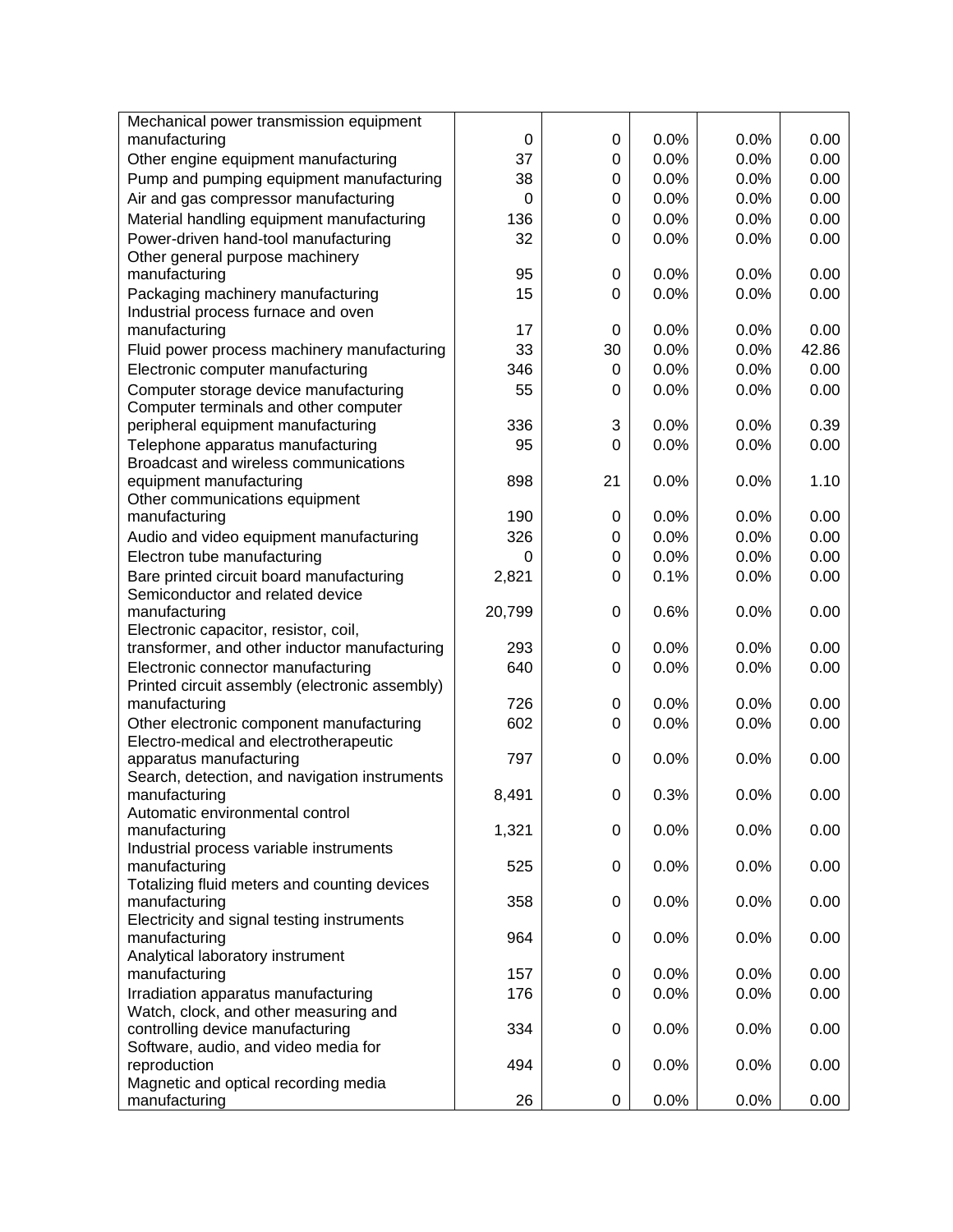| Electric lamp bulb and part manufacturing        | 19             | 0  | 0.0% | 0.0% | 0.00    |
|--------------------------------------------------|----------------|----|------|------|---------|
| Lighting fixture manufacturing                   | 304            | 8  | 0.0% | 0.0% | 1.29    |
| Small electrical appliance manufacturing         | 41             | 0  | 0.0% | 0.0% | 0.00    |
| Household cooking appliance manufacturing        | 6              | 0  | 0.0% | 0.0% | 0.00    |
| Household refrigerator and home freezer          |                |    |      |      |         |
| manufacturing                                    | 165            | 0  | 0.0% | 0.0% | 0.00    |
| Household laundry equipment manufacturing        | 232            | 0  | 0.0% | 0.0% | 0.00    |
| Other major household appliance                  |                |    |      |      |         |
| manufacturing                                    | $\Omega$       | 0  | 0.0% | 0.0% | 0.00    |
| Power, distribution, and specialty transformer   |                |    |      |      |         |
| manufacturing                                    | 345            | 0  | 0.0% | 0.0% | 0.00    |
| Motor and generator manufacturing                | 219            | 0  | 0.0% | 0.0% | 0.00    |
| Switchgear and switchboard apparatus             |                |    |      |      |         |
| manufacturing                                    | 13             | 0  | 0.0% | 0.0% | 0.00    |
| Relay and industrial control manufacturing       | 159            | 0  | 0.0% | 0.0% | 0.00    |
| Storage battery manufacturing                    | 180            | 0  | 0.0% | 0.0% | 0.00    |
| Primary battery manufacturing                    | 101            | 0  | 0.0% | 0.0% | 0.00    |
| Communication and energy wire and cable          |                |    |      |      |         |
| manufacturing                                    | 96             | 0  | 0.0% | 0.0% | 0.00    |
| Wiring device manufacturing                      | 360            | 0  | 0.0% | 0.0% | 0.00    |
| Carbon and graphite product manufacturing        | 25             | 0  | 0.0% | 0.0% | 0.00    |
| All other miscellaneous electrical equipment     |                |    |      |      |         |
| and component manufacturing                      | 393            | 0  | 0.0% | 0.0% | 0.00    |
| Automobile manufacturing                         | 27             | 0  | 0.0% | 0.0% | 0.00    |
| Light truck and utility vehicle manufacturing    | $\overline{7}$ | 0  | 0.0% | 0.0% | 0.00    |
| Heavy duty truck manufacturing                   | 176            | 0  | 0.0% | 0.0% | 0.00    |
| Motor vehicle body manufacturing                 | 266            | 0  | 0.0% | 0.0% | 0.00    |
| Truck trailer manufacturing                      | 214            | 0  | 0.0% | 0.0% | 0.00    |
| Motor home manufacturing                         | 96             | 0  | 0.0% | 0.0% | 0.00    |
| Travel trailer and camper manufacturing          | 350            | 0  | 0.0% | 0.0% | 0.00    |
| Motor vehicle parts manufacturing                | 3,485          | 20 | 0.1% | 0.0% | 0.27    |
| Aircraft manufacturing                           | 3,270          | 0  | 0.1% | 0.0% | 0.00    |
| Aircraft engine and engine parts                 |                |    |      |      |         |
| manufacturing                                    | 4,954          | 0  | 0.1% | 0.0% | 0.00    |
| Other aircraft parts and auxiliary equipment     |                |    |      |      |         |
| manufacturing                                    | 3,167          | 52 | 0.1% | 0.1% | 0.77    |
| Guided missile and space vehicle                 |                |    |      |      |         |
| manufacturing                                    | 7,201          | 0  | 0.2% | 0.0% | 0.00    |
| Propulsion units and parts for space vehicles    |                |    |      |      |         |
| and guided missiles manufacturing                | 3,747          | 0  | 0.1% | 0.0% | 0.00    |
| Railroad rolling stock manufacturing             | 6              | 0  | 0.0% | 0.0% | 0.00    |
| Ship building and repairing                      | 0              | 0  | 0.0% | 0.0% | #DIV/0! |
| Boat building                                    | 230            | 22 | 0.0% | 0.0% | 4.48    |
| Motorcycle, bicycle, and parts manufacturing     | 179            | 3  | 0.0% | 0.0% | 0.69    |
| Military armored vehicle, tank, and tank         |                |    |      |      |         |
| component manufacturing                          | 105            | 0  | 0.0% | 0.0% | 0.00    |
| All other transportation equipment               |                |    |      |      |         |
| manufacturing                                    | 130            | 0  | 0.0% | 0.0% | 0.00    |
| Wood kitchen cabinet and countertop              |                |    |      |      |         |
| manufacturing<br>Upholstered household furniture | 3,264          | 28 | 0.1% | 0.0% | 0.40    |
| manufacturing                                    | 151            | 14 | 0.0% | 0.0% | 4.47    |
| Non-upholstered wood household furniture         | 1,844          |    | 0.1% |      |         |
|                                                  |                | 0  |      | 0.0% | 0.00    |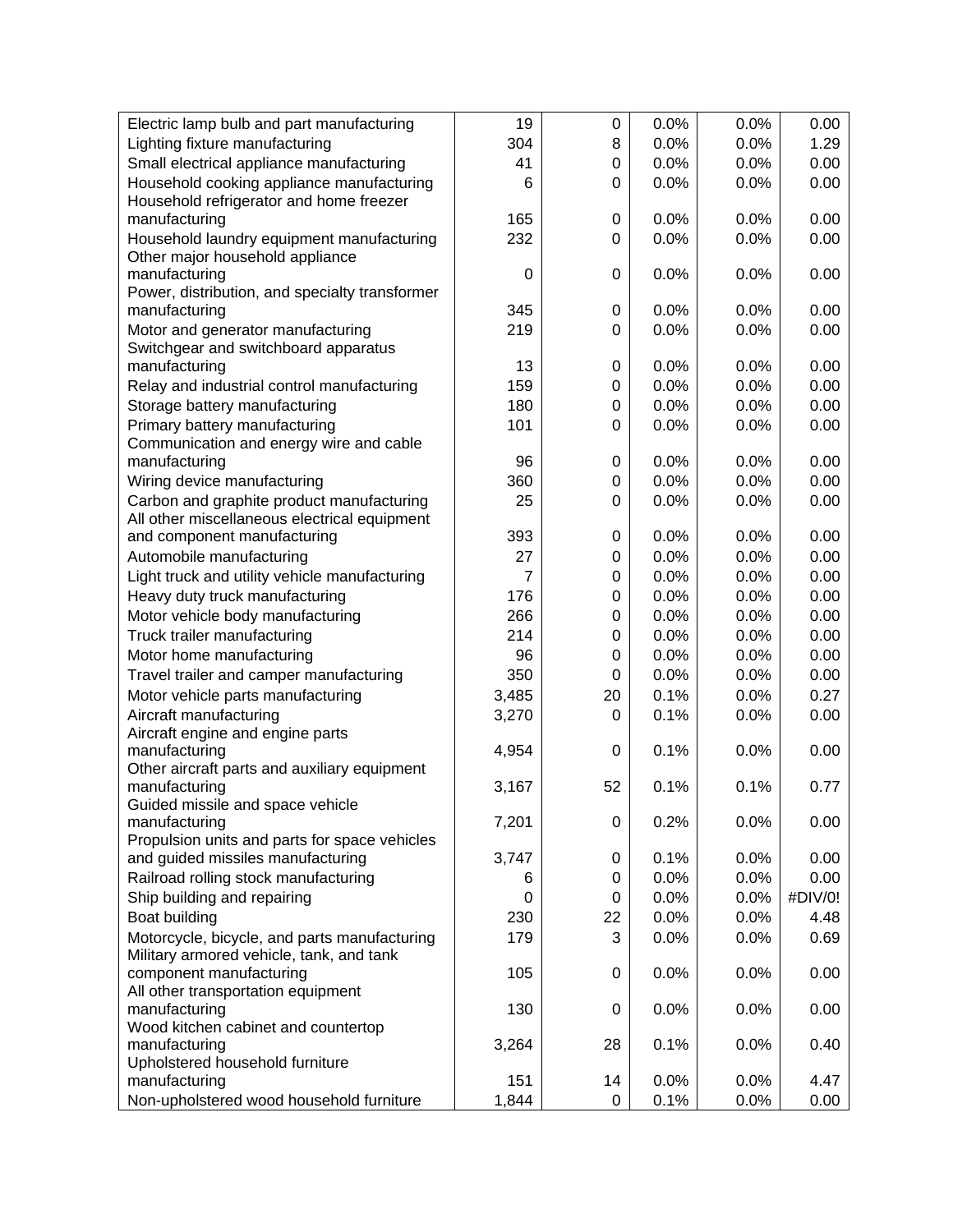| manufacturing                                            |         |       |      |      |       |
|----------------------------------------------------------|---------|-------|------|------|-------|
| Metal and other household furniture                      |         |       |      |      |       |
| manufacturing                                            | 462     | 0     | 0.0% | 0.0% | 0.00  |
| Institutional furniture manufacturing                    | 85      | 0     | 0.0% | 0.0% | 0.00  |
| <b>Office Furniture</b>                                  | 36      | 0     | 0.0% | 0.0% | 0.00  |
| Custom architectural woodwork and millwork               |         |       |      |      |       |
| manufacturing                                            | 1,074   | 0     | 0.0% | 0.0% | 0.00  |
| Showcase, partition, shelving, and locker                |         |       |      |      |       |
| manufacturing                                            | 474     | 15    | 0.0% | 0.0% | 1.45  |
| Mattress manufacturing                                   | 662     | 0     | 0.0% | 0.0% | 0.00  |
| Blind and shade manufacturing                            | 486     | 0     | 0.0% | 0.0% | 0.00  |
| Surgical and medical instrument, laboratory              |         |       |      |      |       |
| and medical instrument manufacturing                     | 518     | 50    | 0.0% | 0.1% | 4.49  |
| Surgical appliance and supplies<br>manufacturing         | 3,007   | 2,102 | 0.1% | 2.9% | 32.72 |
| Dental equipment and supplies manufacturing              | 19      | 0     | 0.0% | 0.0% | 0.00  |
|                                                          | 76      | 0     | 0.0% | 0.0% | 0.00  |
| Ophthalmic goods manufacturing                           |         |       |      |      |       |
| Dental laboratories manufacturing                        | 1,243   | 8     | 0.0% | 0.0% | 0.31  |
| Jewelry and silverware manufacturing                     | 247     | 4     | 0.0% | 0.0% | 0.74  |
| Sporting and athletic goods manufacturing                | 2,152   | 150   | 0.1% | 0.2% | 3.26  |
| Doll, toy, and game manufacturing                        | 318     | 10    | 0.0% | 0.0% | 1.41  |
| Office supplies (except paper) manufacturing             | 56      | 0     | 0.0% | 0.0% | 0.00  |
| Sign manufacturing                                       | 1,796   | 0     | 0.1% | 0.0% | 0.00  |
| Gasket, packing, and sealing device                      |         |       |      |      |       |
| manufacturing                                            | 55      | 0     | 0.0% | 0.0% | 0.00  |
| Musical instrument manufacturing                         | 92      | 16    | 0.0% | 0.0% | 8.10  |
| All other miscellaneous manufacturing                    | 1,757   | 8     | 0.1% | 0.0% | 0.21  |
| Broom, brush, and mop manufacturing                      | 0       | 0     | 0.0% | 0.0% | 0.00  |
| Wholesale trade businesses                               | 114,783 | 1,063 | 3.4% | 1.5% | 0.43  |
| Retail Stores - Motor vehicle and parts                  | 49,407  | 890   | 1.5% | 1.2% | 0.84  |
| Retail Stores - Furniture and home furnishings           | 15,083  | 225   | 0.4% | 0.3% | 0.70  |
| Retail Stores - Electronics and appliances               | 14,114  | 143   | 0.4% | 0.2% | 0.48  |
| Retail Stores - Building material and garden             |         |       |      |      |       |
| supply                                                   | 26,770  | 618   | 0.8% | 0.9% | 1.08  |
| Retail Stores - Food and beverage                        | 61,339  | 1,602 | 1.8% | 2.2% | 1.22  |
| Retail Stores - Health and personal care                 | 21,986  | 243   | 0.7% | 0.3% | 0.52  |
| Retail Stores - Gasoline stations                        | 17,636  | 752   | 0.5% | 1.0% | 2.00  |
| Retail Stores - Clothing and clothing                    |         |       |      |      |       |
| accessories                                              | 27,186  | 757   | 0.8% | 1.0% | 1.30  |
| Retail Stores - Sporting goods, hobby, book<br>and music | 16,093  | 507   | 0.5% | 0.7% | 1.48  |
| Retail Stores - General merchandise                      | 68,107  | 1,436 | 2.0% | 2.0% | 0.99  |
| Retail Stores - Miscellaneous                            | 34,021  | 783   | 1.0% | 1.1% | 1.08  |
| Retail Non-stores - Direct and electronic sales          | 44,664  | 980   | 1.3% | 1.4% | 1.03  |
|                                                          |         |       | 0.5% |      |       |
| Transport by air                                         | 15,370  | 29    |      | 0.0% | 0.09  |
| Transport by rail                                        | 2,649   | 183   | 0.1% | 0.3% | 3.23  |
| Transport by water                                       | 24      | 1     | 0.0% | 0.0% | 2.08  |
| Transport by truck                                       | 28,707  | 460   | 0.9% | 0.6% | 0.75  |
| Transit and ground passenger transportation              | 10,649  | 86    | 0.3% | 0.1% | 0.38  |
| Transport by pipeline                                    | 253     | 44    | 0.0% | 0.1% | 8.09  |
| Scenic and sightseeing transportation and                |         |       |      |      |       |
| support activities for transportation                    | 10,857  | 456   | 0.3% | 0.6% | 1.96  |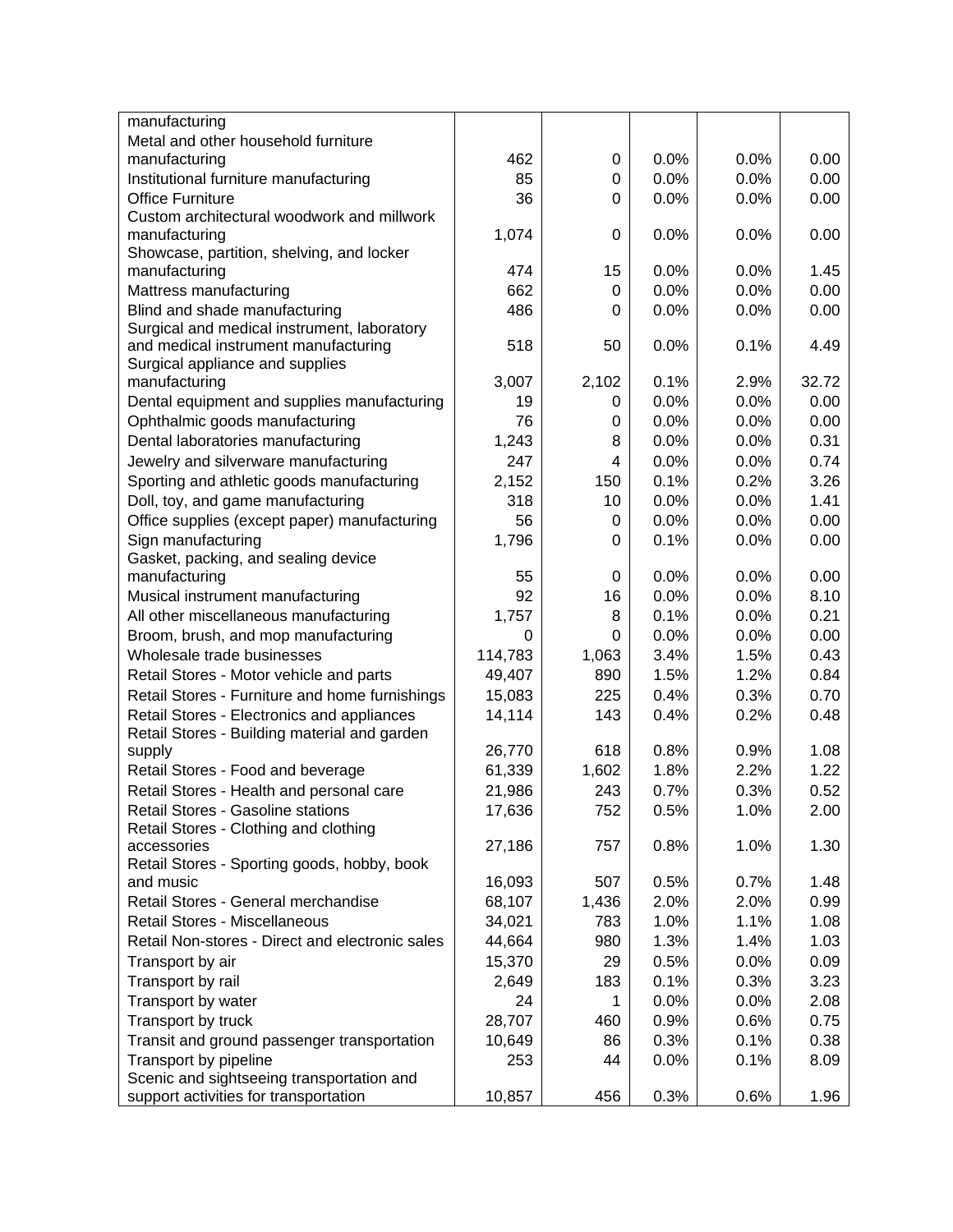| Couriers and messengers                                                 | 15,603  | 267            | 0.5% | 0.4% | 0.80 |
|-------------------------------------------------------------------------|---------|----------------|------|------|------|
| Warehousing and storage                                                 | 8,846   | 461            | 0.3% | 0.6% | 2.44 |
| Newspaper publishers                                                    | 7,129   | 189            | 0.2% | 0.3% | 1.24 |
| Periodical publishers                                                   | 2,014   | 5              | 0.1% | 0.0% | 0.10 |
| Book publishers                                                         | 329     | 24             | 0.0% | 0.0% | 3.41 |
| Directory, mailing list, and other publishers                           | 426     | $\overline{2}$ | 0.0% | 0.0% | 0.25 |
| Software publishers                                                     | 3,545   | 0              | 0.1% | 0.0% | 0.00 |
| Motion picture and video industries                                     | 5,733   | 125            | 0.2% | 0.2% | 1.02 |
| Sound recording industries                                              | 182     | 0              | 0.0% | 0.0% | 0.00 |
| Radio and television broadcasting                                       | 4,432   | 62             | 0.1% | 0.1% | 0.66 |
| Cable and other subscription programming                                | 1,226   | 0              | 0.0% | 0.0% | 0.00 |
| Internet publishing and broadcasting                                    | 1,510   | 1              | 0.0% | 0.0% | 0.03 |
| Telecommunications                                                      | 18,286  | 167            | 0.5% | 0.2% | 0.43 |
| Data processing, hosting, ISP, web search                               |         |                |      |      |      |
| portals and related services                                            | 6,140   | 10             | 0.2% | 0.0% | 0.08 |
| Other information services                                              | 1,581   | 0              | 0.0% | 0.0% | 0.00 |
| Monetary authorities and depository credit                              |         |                |      |      |      |
| intermediation activities                                               | 31,851  | 450            | 0.9% | 0.6% | 0.66 |
| Non-depository credit intermediation and                                |         |                |      |      |      |
| related activities                                                      | 52,742  | 276            | 1.6% | 0.4% | 0.25 |
| Securities, commodity contracts, investments,<br>and related activities | 38,268  | 436            | 1.1% | 0.6% | 0.53 |
| Insurance carriers                                                      | 22,533  | 118            | 0.7% | 0.2% | 0.25 |
| Insurance agencies, brokerages, and related                             |         |                |      |      |      |
| activities                                                              | 25,505  | 355            | 0.8% | 0.5% | 0.65 |
| Funds, trusts, and other financial vehicles                             | 6,214   | 1              | 0.2% | 0.0% | 0.01 |
| Real estate establishments                                              | 207,418 | 1,520          | 6.1% | 2.1% | 0.34 |
| Imputed rental activity for owner-occupied                              |         |                |      |      |      |
| dwellings                                                               | 0       | 0              | 0.0% | 0.0% | 0.00 |
| Automotive equipment rental and leasing                                 | 6,476   | 267            | 0.2% | 0.4% | 1.93 |
| General and consumer goods rental except                                |         |                |      |      |      |
| video tapes and discs                                                   | 5,568   | 358            | 0.2% | 0.5% | 3.01 |
| Video tape and disc rental                                              | 2,978   | 110            | 0.1% | 0.2% | 1.73 |
| Commercial and industrial machinery and                                 |         |                |      |      |      |
| equipment rental and leasing                                            | 4,478   | 70             | 0.1% | 0.1% | 0.73 |
| Lessors of nonfinancial intangible assets                               | 2,276   | 18             | 0.1% | 0.0% | 0.37 |
| Legal services                                                          | 27,289  | 421            | 0.8% | 0.6% | 0.72 |
| Accounting, tax preparation, bookkeeping,                               |         |                |      |      |      |
| and payroll services<br>Architectural, engineering, and related         | 29,147  | 481            | 0.9% | 0.7% | 0.77 |
| services                                                                | 46,631  | 558            | 1.4% | 0.8% | 0.56 |
| Specialized design services                                             | 3,758   | 21             | 0.1% | 0.0% | 0.26 |
| Custom computer programming services                                    | 23,373  | 86             | 0.7% | 0.1% | 0.17 |
| Computer systems design services                                        | 16,796  | 53             | 0.5% | 0.1% | 0.15 |
| Other computer related services, including                              |         |                |      |      |      |
| facilities management                                                   | 2,683   | 9              | 0.1% | 0.0% | 0.16 |
| Management, scientific, and technical                                   |         |                |      |      |      |
| consulting services                                                     | 28,250  | 248            | 0.8% | 0.3% | 0.41 |
| Environmental and other technical consulting                            |         |                |      |      |      |
| services                                                                | 2,613   | 170            | 0.1% | 0.2% | 3.04 |
| Scientific research and development services                            | 6,529   | 255            | 0.2% | 0.4% | 1.83 |
| Advertising and related services                                        | 12,745  | 233            | 0.4% | 0.3% | 0.86 |
| Photographic services                                                   | 2,040   | 6              | 0.1% | 0.0% | 0.14 |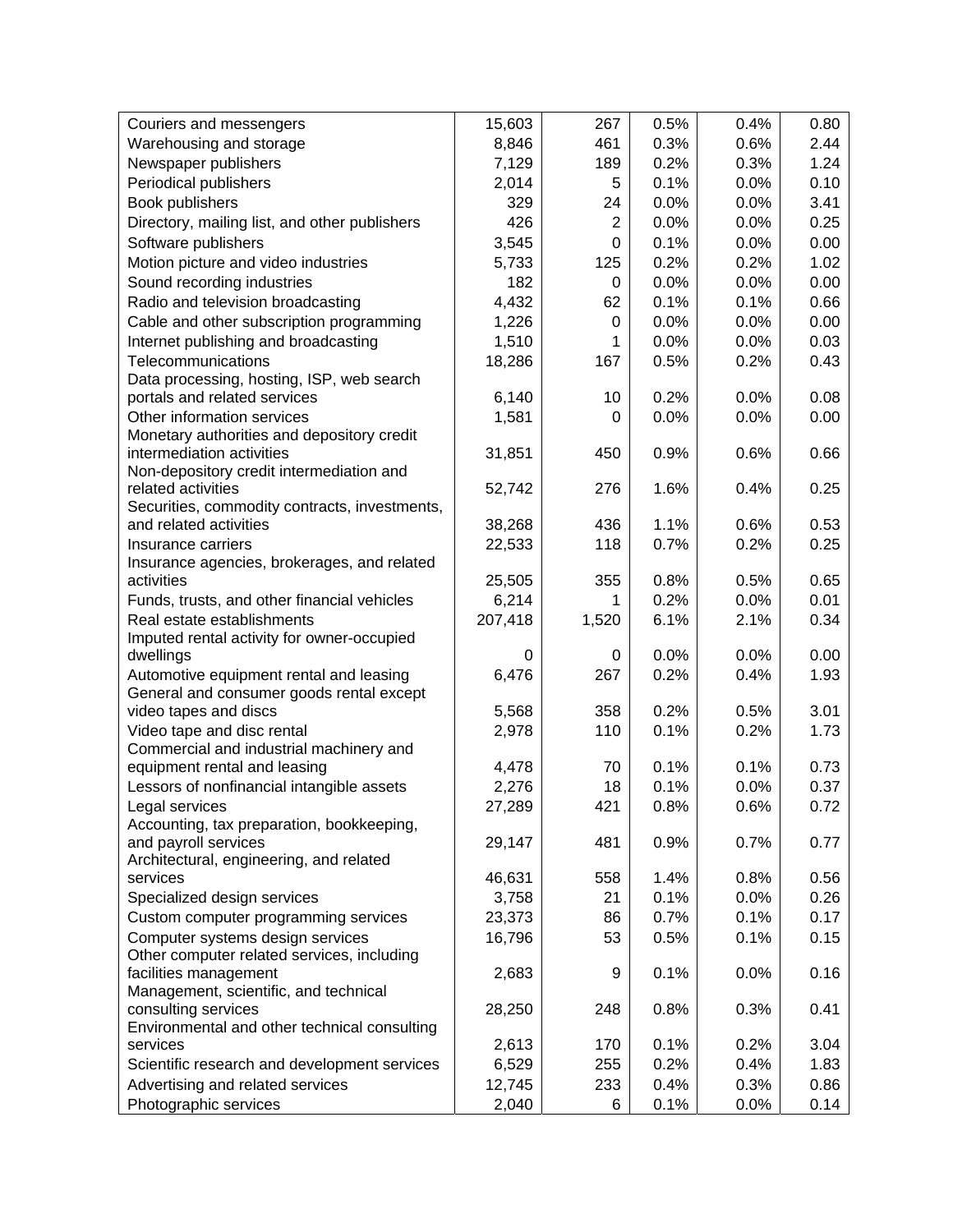| Veterinary services                              | 8,618   | 222   | 0.3% | 0.3%  | 1.21 |
|--------------------------------------------------|---------|-------|------|-------|------|
| All other miscellaneous professional,            |         |       |      |       |      |
| scientific, and technical services               | 6,833   | 32    | 0.2% | 0.0%  | 0.22 |
| Management of companies and enterprises          | 28,563  | 83    | 0.8% | 0.1%  | 0.14 |
| <b>Employment services</b>                       | 138,355 | 456   | 4.1% | 0.6%  | 0.15 |
| Travel arrangement and reservation services      | 8,697   | 59    | 0.3% | 0.1%  | 0.32 |
| Office administrative services                   | 12,577  | 227   | 0.4% | 0.3%  | 0.85 |
| Facilities support services                      | 5,053   | 5     | 0.1% | 0.0%  | 0.04 |
| <b>Business support services</b>                 | 32,170  | 150   | 1.0% | 0.2%  | 0.22 |
|                                                  |         | 77    | 0.5% | 0.1%  | 0.21 |
| Investigation and security services              | 17,438  |       |      |       |      |
| Services to buildings and dwellings              | 49,427  | 547   | 1.5% | 0.8%  | 0.52 |
| Other support services                           | 3,946   | 68    | 0.1% | 0.1%  | 0.80 |
| Waste management and remediation services        | 4,910   | 77    | 0.1% | 0.1%  | 0.74 |
| Private elementary and secondary schools         | 19,681  | 411   | 0.6% | 0.6%  | 0.98 |
| Private junior colleges, colleges, universities, |         |       |      |       |      |
| and professional schools                         | 18,759  | 8     | 0.6% | 0.0%  | 0.02 |
| Other private educational services               | 17,442  | 209   | 0.5% | 0.3%  | 0.56 |
| Offices of physicians, dentists, and other       |         |       |      |       |      |
| health practitioners                             | 88,301  | 2,087 | 2.6% | 2.9%  | 1.11 |
| Home health care services                        | 19,759  | 135   | 0.6% | 0.2%  | 0.32 |
| Medical and diagnostic labs and outpatient       |         |       |      |       |      |
| and other ambulatory care services               | 32,860  | 747   | 1.0% | 1.0%  | 1.06 |
| Private hospitals                                | 71,677  | 2,750 | 2.1% | 3.8%  | 1.80 |
| Nursing and residential care facilities          | 40,281  | 744   | 1.2% | 1.0%  | 0.86 |
| Child day care services                          | 18,577  | 363   | 0.6% | 0.5%  | 0.92 |
| Individual and family services                   | 24,959  | 704   | 0.7% | 1.0%  | 1.32 |
| Community food, housing, and other relief        |         |       |      |       |      |
| services, including rehabilitation services      | 11,629  | 291   | 0.3% | 0.4%  | 1.17 |
| Performing arts companies                        | 7,141   | 235   | 0.2% | 0.3%  | 1.54 |
| Spectator sports companies                       | 11,913  | 0     | 0.4% | 0.0%  | 0.00 |
| Promoters of performing arts and sports and      |         |       |      |       |      |
| agents for public figures                        | 7,182   | 141   | 0.2% | 0.2%  | 0.92 |
| Independent artists, writers, and performers     | 2,699   | 102   | 0.1% | 0.1%  | 1.77 |
| Museums, historical sites, zoos, and parks       | 1,624   | 133   | 0.0% | 0.2%  | 3.83 |
| Fitness and recreational sports centers          | 10,454  | 262   | 0.3% | 0.4%  | 1.17 |
| Bowling centers                                  | 1,076   | 45    | 0.0% | 0.1%  | 1.94 |
| Amusement parks, arcades, and gambling           |         |       |      |       |      |
| industries                                       | 13,733  | 1,113 | 0.4% | 1.5%  | 3.80 |
| Other amusement and recreation industries        | 12,791  | 816   | 0.4% | 1.1%  | 2.99 |
| Hotels and motels, including casino hotels       | 31,704  | 3,131 | 0.9% | 4.3%  | 4.62 |
| Other accommodations                             | 3,235   | 151   | 0.1% | 0.2%  | 2.18 |
| Food services and drinking places                | 204,946 | 7,606 | 6.1% | 10.5% | 1.74 |
| Automotive repair and maintenance, except        |         |       |      |       |      |
| car washes                                       | 27,641  | 728   | 0.8% | 1.0%  | 1.23 |
| Car washes                                       | 6,972   | 102   | 0.2% | 0.1%  | 0.68 |
| Electronic and precision equipment repair and    |         |       |      |       |      |
| maintenance                                      | 4,409   | 47    | 0.1% | 0.1%  | 0.50 |
| Commercial and industrial machinery and          |         |       |      |       |      |
| equipment repair and maintenance                 | 6,963   | 85    | 0.2% | 0.1%  | 0.57 |
| Personal and household goods repair and          |         |       |      |       |      |
| maintenance                                      | 5,004   | 221   | 0.1% | 0.3%  | 2.07 |
| Personal care services                           | 18,942  | 330   | 0.6% | 0.5%  | 0.81 |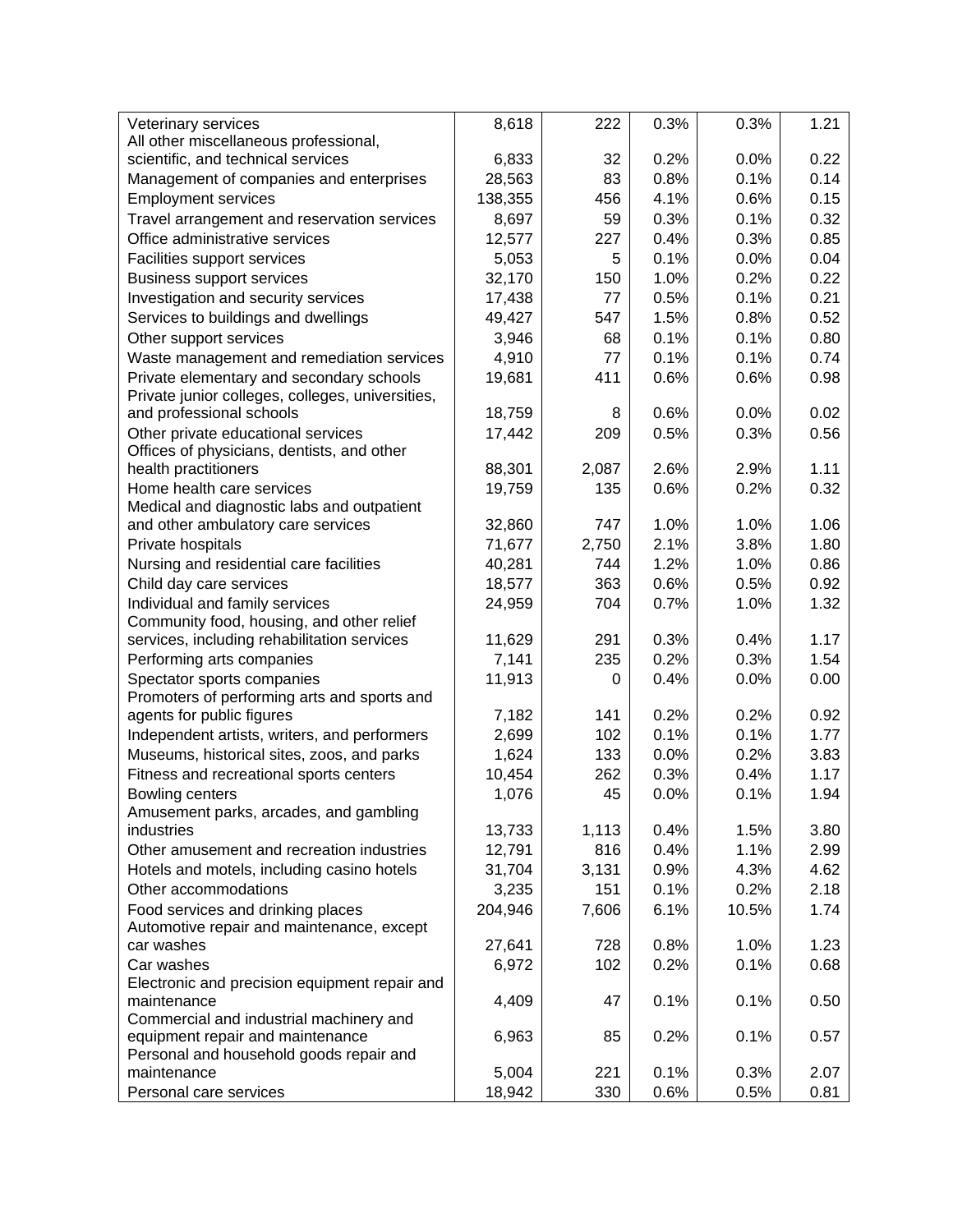| Death care services                           | 2,341   | 9     | 0.1%    | 0.0%    | 0.18 |
|-----------------------------------------------|---------|-------|---------|---------|------|
| Dry-cleaning and laundry services             | 10,875  | 194   | 0.3%    | 0.3%    | 0.84 |
| Other personal services                       | 6,638   | 203   | 0.2%    | 0.3%    | 1.43 |
| Religious organizations                       | 8,985   | 272   | 0.3%    | 0.4%    | 1.42 |
| Grantmaking, giving, and social advocacy      |         |       |         |         |      |
| organizations                                 | 10,630  | 455   | 0.3%    | 0.6%    | 2.00 |
| Civic, social, professional, and similar      |         |       |         |         |      |
| organizations                                 | 20,180  | 312   | 0.6%    | 0.4%    | 0.72 |
| Private household operations                  | 38,122  | 1,119 | 1.1%    | 1.6%    | 1.37 |
| <b>US Postal Service</b>                      | 11,917  | 221   | $0.4\%$ | 0.3%    | 0.87 |
| Federal electric utilities                    | O       | 0     | 0.0%    | $0.0\%$ | 0.00 |
| <b>Other Federal Government enterprises</b>   | 2,101   | 194   | 0.1%    | 0.3%    | 4.31 |
| State and local government passenger transit  | 763     | 6     | 0.0%    | $0.0\%$ | 0.38 |
| State and local government electric utilities | 162     | 4     | $0.0\%$ | $0.0\%$ | 1.10 |
| Other state and local government enterprises  | 14,860  | 758   | 0.4%    | 1.1%    | 2.39 |
| State & Local Government non-education        | 167,842 | 2,424 | 5.0%    | 3.4%    | 0.68 |
| State & Local Government education            | 186,753 | 9,895 | 5.5%    | 13.7%   | 2.48 |
| Federal Government non-military               | 41,110  | 2,087 | $1.2\%$ | 2.9%    | 2.38 |
| <b>Federal Government military</b>            | 38,668  | 305   | 1.1%    | 0.4%    | 0.37 |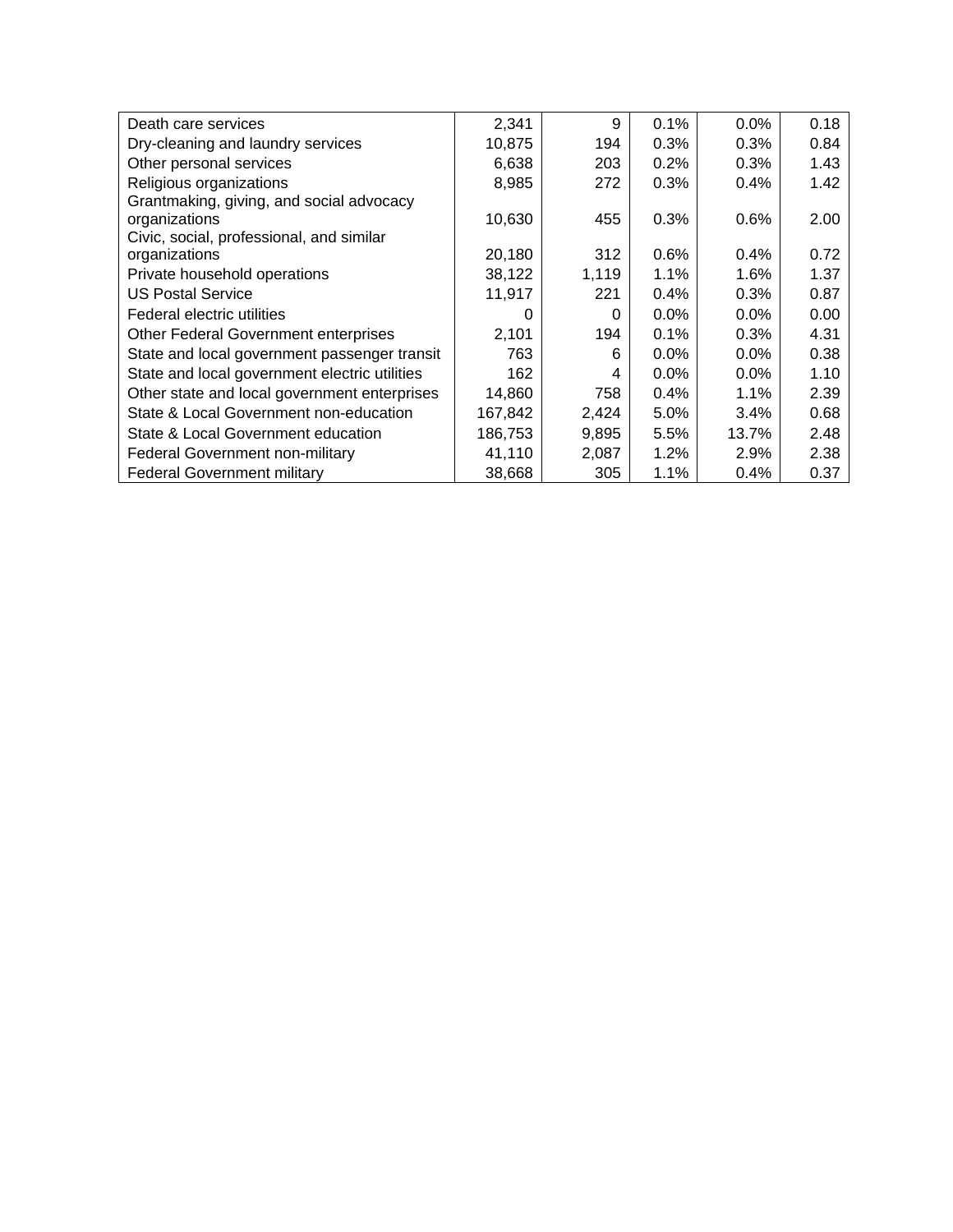### **Industry Sectors with the largest Location Quotients (> 1.0)**

|                                                               | <b>AZ</b>  | Coconino   |      | $\frac{0}{0}$ |       |
|---------------------------------------------------------------|------------|------------|------|---------------|-------|
| Description                                                   | Employment | Employment | % AZ | Coconino      | LQ    |
| Fluid power process machinery manufacturing                   | 33         | 30         | 0.0% | 0.0%          | 42.86 |
| Dog and cat food manufacturing                                | 211        | 185        | 0.0% | 0.3%          | 41.09 |
| Surgical appliance and supplies manufacturing                 | 3,007      | 2,102      | 0.1% | 2.9%          | 32.72 |
| Sanitary paper product manufacturing                          | 585        | 322        | 0.0% | 0.4%          | 25.75 |
| Turbine and turbine generator set units                       |            |            |      |               |       |
| manufacturing                                                 | 117        | 58         | 0.0% | 0.1%          | 23.23 |
| Heating equipment (except warm air furnaces)                  |            |            |      |               |       |
| manufacturing                                                 | 60         | 27         | 0.0% | 0.0%          | 21.11 |
| Laminated plastics plate, sheet (except                       |            |            |      |               |       |
| packaging), and shape manufacturing                           | 33         | 15         | 0.0% | 0.0%          | 20.75 |
| Cookie, cracker, and pasta manufacturing                      | 359        | 133        | 0.0% | 0.2%          | 17.30 |
| Mining gold, silver, and other metal ore                      | 20         | 7          | 0.0% | 0.0%          | 17.03 |
| Musical instrument manufacturing                              | 92         | 16         | 0.0% | 0.0%          | 8.10  |
| Transport by pipeline                                         | 253        | 44         | 0.0% | 0.1%          | 8.09  |
| All other miscellaneous wood product                          |            |            |      |               |       |
| manufacturing                                                 | 231        | 34         | 0.0% | 0.0%          | 6.93  |
| Confectionery manufacturing from purchased<br>chocolate       | 77         | 11         | 0.0% | 0.0%          | 6.69  |
| Hotels and motels, including casino hotels                    | 31,704     |            |      |               | 4.62  |
| Surgical and medical instrument, laboratory and               |            | 3,131      | 0.9% | 4.3%          |       |
| medical instrument manufacturing                              | 518        | 50         | 0.0% | 0.1%          | 4.49  |
| Boat building                                                 | 230        | 22         | 0.0% | 0.0%          | 4.48  |
| Upholstered household furniture manufacturing                 | 151        | 14         | 0.0% | 0.0%          | 4.47  |
| Other Federal Government enterprises                          | 2,101      | 194        | 0.1% | 0.3%          | 4.31  |
|                                                               | 171        | 15         | 0.0% | 0.0%          | 4.04  |
| Industrial gas manufacturing                                  |            |            |      |               |       |
| Commercial logging<br>Pottery, ceramics, and plumbing fixture | 694        | 60         | 0.0% | 0.1%          | 4.03  |
| manufacturing                                                 | 132        | 11         | 0.0% | 0.0%          | 3.88  |
| Museums, historical sites, zoos, and parks                    | 1,624      | 133        | 0.0% | 0.2%          | 3.83  |
| Amusement parks, arcades, and gambling                        |            |            |      |               |       |
| industries                                                    | 13,733     | 1,113      | 0.4% | 1.5%          | 3.80  |
| Urethane and other foam product (except                       |            |            |      |               |       |
| polystyrene) manufacturing                                    | 151        | 12         | 0.0% | 0.0%          | 3.71  |
| Book publishers                                               | 329        | 24         | 0.0% | 0.0%          | 3.41  |
| Sporting and athletic goods manufacturing                     | 2,152      | 150        | 0.1% | 0.2%          | 3.26  |
| Transport by rail                                             | 2,649      | 183        | 0.1% | 0.3%          | 3.23  |
| Environmental and other technical consulting                  |            |            |      |               |       |
| services                                                      | 2,613      | 170        | 0.1% | 0.2%          | 3.04  |
| General and consumer goods rental except video                |            |            |      |               |       |
| tapes and discs                                               | 5,568      | 358        | 0.2% | 0.5%          | 3.01  |
| Other amusement and recreation industries                     | 12,791     | 816        | 0.4% | 1.1%          | 2.99  |
| Other plastics product manufacturing                          | 2,188      | 117        | 0.1% | 0.2%          | 2.51  |
| State & Local Government Education                            | 186,753    | 9,895      | 5.5% | 13.7%         | 2.48  |
| Warehousing and storage                                       | 8,846      | 461        | 0.3% | 0.6%          | 2.44  |
| Other state and local government enterprises                  | 14,860     | 758        | 0.4% | 1.1%          | 2.39  |
| Federal Government Employment non-military                    | 41,110     | 2,087      | 1.2% | 2.9%          | 2.38  |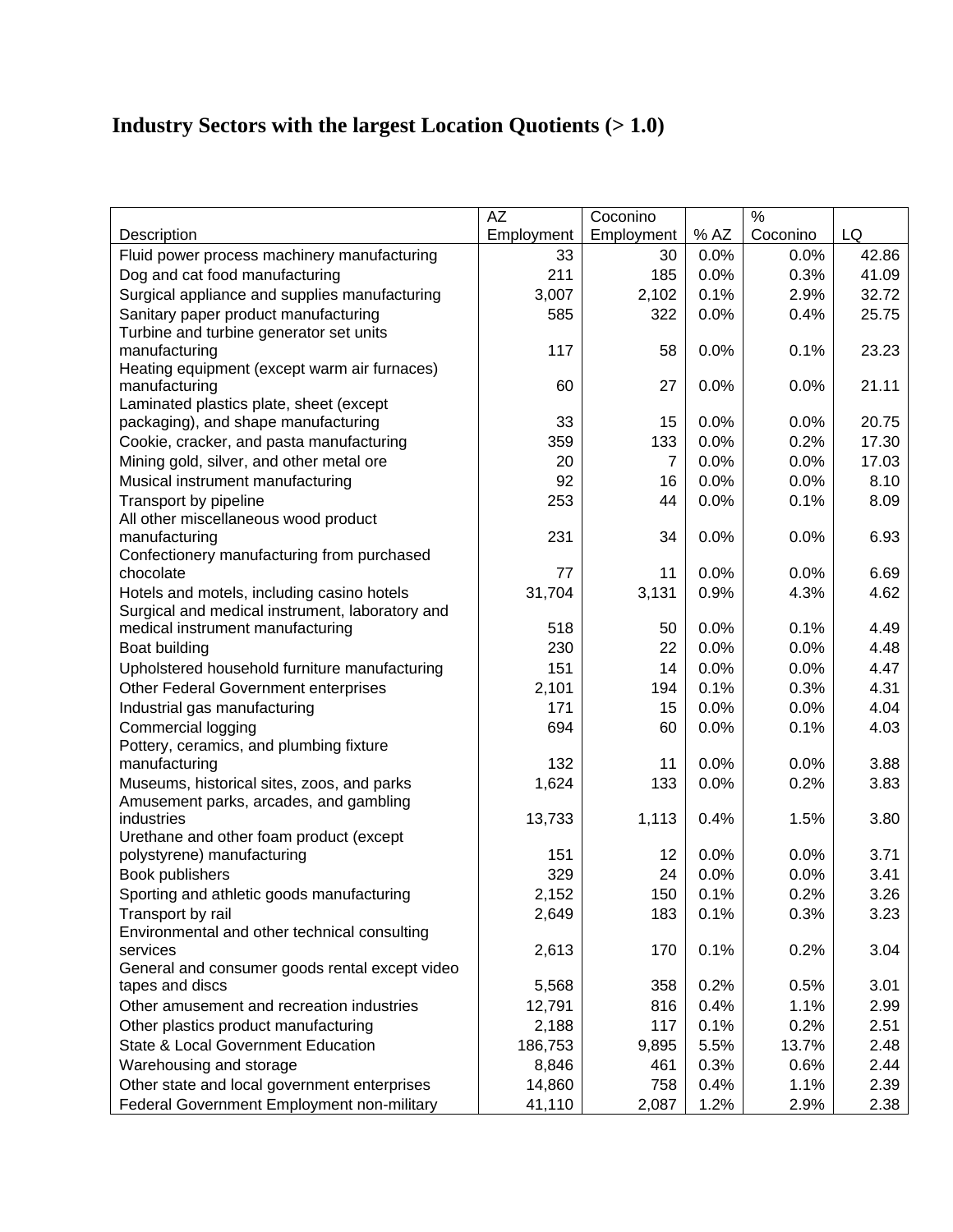| Other accommodations                              | 3,235   | 151            | 0.1% | 0.2%  | 2.18 |
|---------------------------------------------------|---------|----------------|------|-------|------|
| Miscellaneous nonmetallic mineral product         |         |                |      |       |      |
| manufacturing                                     | 160     | 7              | 0.0% | 0.0%  | 2.15 |
| Transport by water                                | 24      | 1              | 0.0% | 0.0%  | 2.08 |
| Personal and household goods repair and           |         |                |      |       |      |
| maintenance                                       | 5,004   | 221            | 0.1% | 0.3%  | 2.07 |
| Grantmaking, giving, and social advocacy          |         |                |      |       |      |
| organizations                                     | 10,630  | 455            | 0.3% | 0.6%  | 2.00 |
| Retail Stores - Gasoline stations                 | 17,636  | 752            | 0.5% | 1.0%  | 2.00 |
| Scenic and sightseeing transportation and support |         |                |      |       |      |
| activities for transportation                     | 10,857  | 456            | 0.3% | 0.6%  | 1.96 |
| Bowling centers                                   | 1,076   | 45             | 0.0% | 0.1%  | 1.94 |
| Automotive equipment rental and leasing           | 6,476   | 267            | 0.2% | 0.4%  | 1.93 |
| Scientific research and development services      | 6,529   | 255            | 0.2% | 0.4%  | 1.83 |
| Other rubber product manufacturing                | 254     | 10             | 0.0% | 0.0%  | 1.83 |
| Private hospitals                                 | 71,677  | 2,750          | 2.1% | 3.8%  | 1.80 |
| Independent artists, writers, and performers      | 2,699   | 102            | 0.1% | 0.1%  | 1.77 |
| Food services and drinking places                 | 204,946 | 7,606          | 6.1% | 10.5% | 1.74 |
| Video tape and disc rental                        | 2,978   | 110            | 0.1% | 0.2%  | 1.73 |
| Performing arts companies                         | 7,141   | 235            | 0.2% | 0.3%  | 1.54 |
| Animal production, except cattle and poultry and  |         |                |      |       |      |
| eggs                                              | 1,048   | 34             | 0.0% | 0.0%  | 1.50 |
| Retail Stores - Sporting goods, hobby, book and   |         |                |      |       |      |
| music                                             | 16,093  | 507            | 0.5% | 0.7%  | 1.48 |
| Showcase, partition, shelving, and locker         |         |                |      |       |      |
| manufacturing                                     | 474     | 15             | 0.0% | 0.0%  | 1.45 |
| Other personal services                           | 6,638   | 203            | 0.2% | 0.3%  | 1.43 |
| Cutting tool and machine tool accessory           |         |                |      |       |      |
| manufacturing                                     | 118     | 4              | 0.0% | 0.0%  | 1.43 |
| Poultry and egg production                        | 57      | $\overline{2}$ | 0.0% | 0.0%  | 1.42 |
| Religious organizations                           | 8,985   | 272            | 0.3% | 0.4%  | 1.42 |
| Doll, toy, and game manufacturing                 | 318     | 10             | 0.0% | 0.0%  | 1.41 |
| Private household operations                      | 38,122  | 1,119          | 1.1% | 1.6%  | 1.37 |
| Individual and family services                    | 24,959  | 704            | 0.7% | 1.0%  | 1.32 |
| Water, sewage and other treatment and delivery    |         |                |      |       |      |
| systems                                           | 2,350   | 66             | 0.1% | 0.1%  | 1.32 |
| Retail Stores - Clothing and clothing accessories | 27,186  | 757            | 0.8% | 1.0%  | 1.30 |
| Lighting fixture manufacturing                    | 304     | 8              | 0.0% | 0.0%  | 1.29 |
| Newspaper publishers                              | 7,129   | 189            | 0.2% | 0.3%  | 1.24 |
| Automotive repair and maintenance, except car     |         |                |      |       |      |
| washes                                            | 27,641  | 728            | 0.8% | 1.0%  | 1.23 |
| Retail Stores - Food and beverage                 | 61,339  | 1,602          | 1.8% | 2.2%  | 1.22 |
| Veterinary services                               | 8,618   | 222            | 0.3% | 0.3%  | 1.21 |
| Fitness and recreational sports centers           | 10,454  | 262            | 0.3% | 0.4%  | 1.17 |
| Community food, housing, and other relief         |         |                |      |       |      |
| services, including rehabilitation services       | 11,629  | 291            | 0.3% | 0.4%  | 1.17 |
| Soft drink and ice manufacturing                  | 3,383   | 84             | 0.1% | 0.1%  | 1.16 |
| Cattle ranching and farming                       | 4,114   | 98             | 0.1% | 0.1%  | 1.12 |
| Offices of physicians, dentists, and other health |         |                |      |       |      |
| practitioners                                     | 88,301  | 2,087          | 2.6% | 2.9%  | 1.11 |
| State and local government electric utilities     | 162     | 4              | 0.0% | 0.0%  | 1.10 |
| Broadcast and wireless communications             |         |                |      |       |      |
| equipment manufacturing                           | 898     | 21             | 0.0% | 0.0%  | 1.10 |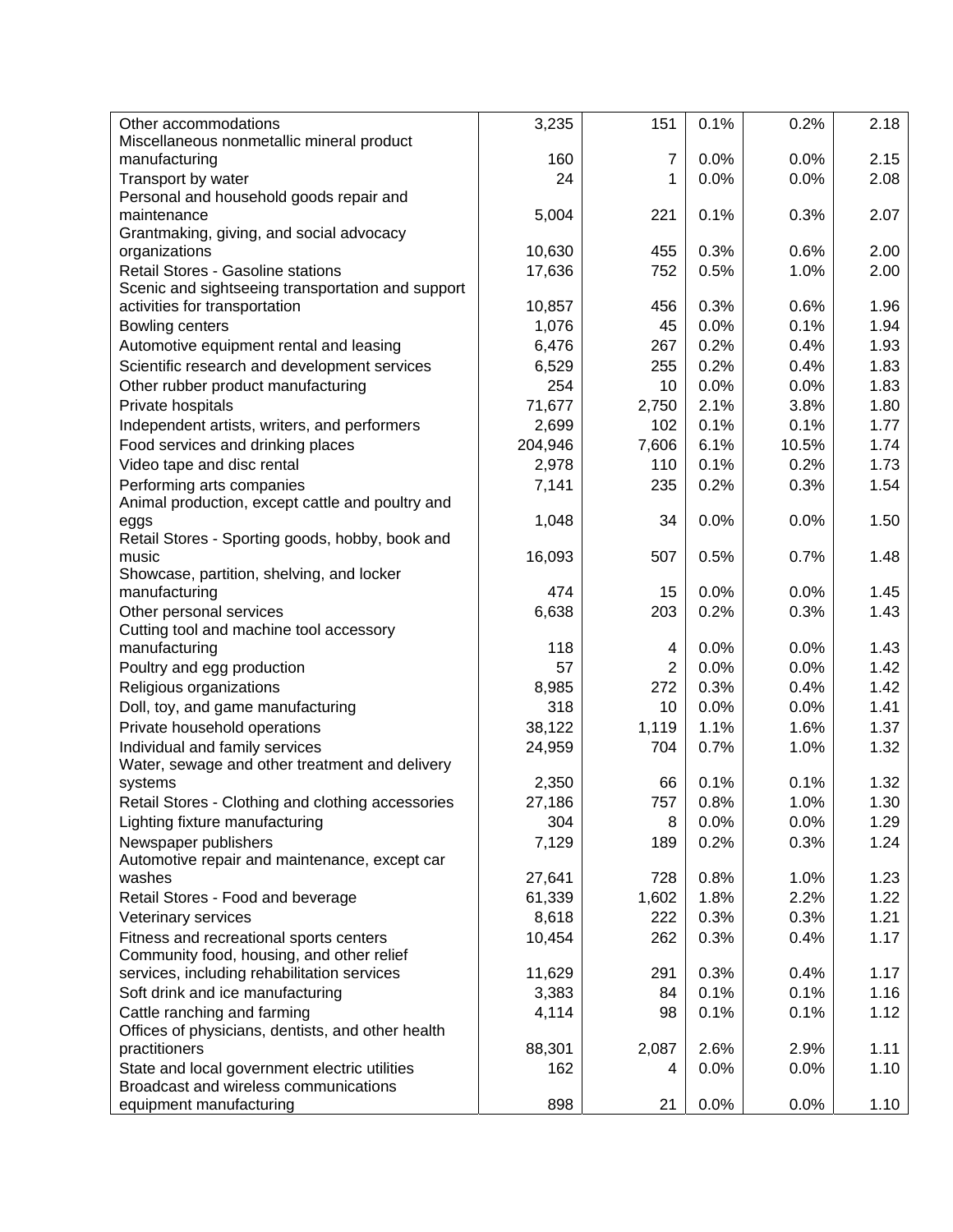| Mining and quarrying stone                          | 1,013  | 24  | $0.0\%$ | $0.0\%$ | 1.09 |
|-----------------------------------------------------|--------|-----|---------|---------|------|
| Retail Stores - Building material and garden supply | 26,770 | 618 | 0.8%    | 0.9%    | 1.08 |
| <b>Retail Stores - Miscellaneous</b>                | 34,021 | 783 | 1.0%    | 1.1%    | 1.08 |
| Mining and quarrying sand, gravel, clay, and        |        |     |         |         |      |
| ceramic and refractory minerals                     | 699    | 16  | $0.0\%$ | $0.0\%$ | 1.06 |
| Medical and diagnostic labs and outpatient and      |        |     |         |         |      |
| other ambulatory care services                      | 32,860 | 747 | $1.0\%$ | $1.0\%$ | 1.06 |
| Retail Non-stores - Direct and electronic sales     | 44,664 | 980 | 1.3%    | $1.4\%$ | 1.03 |
| Motion picture and video industries                 | 5,733  | 125 | 0.2%    | 0.2%    | 1.02 |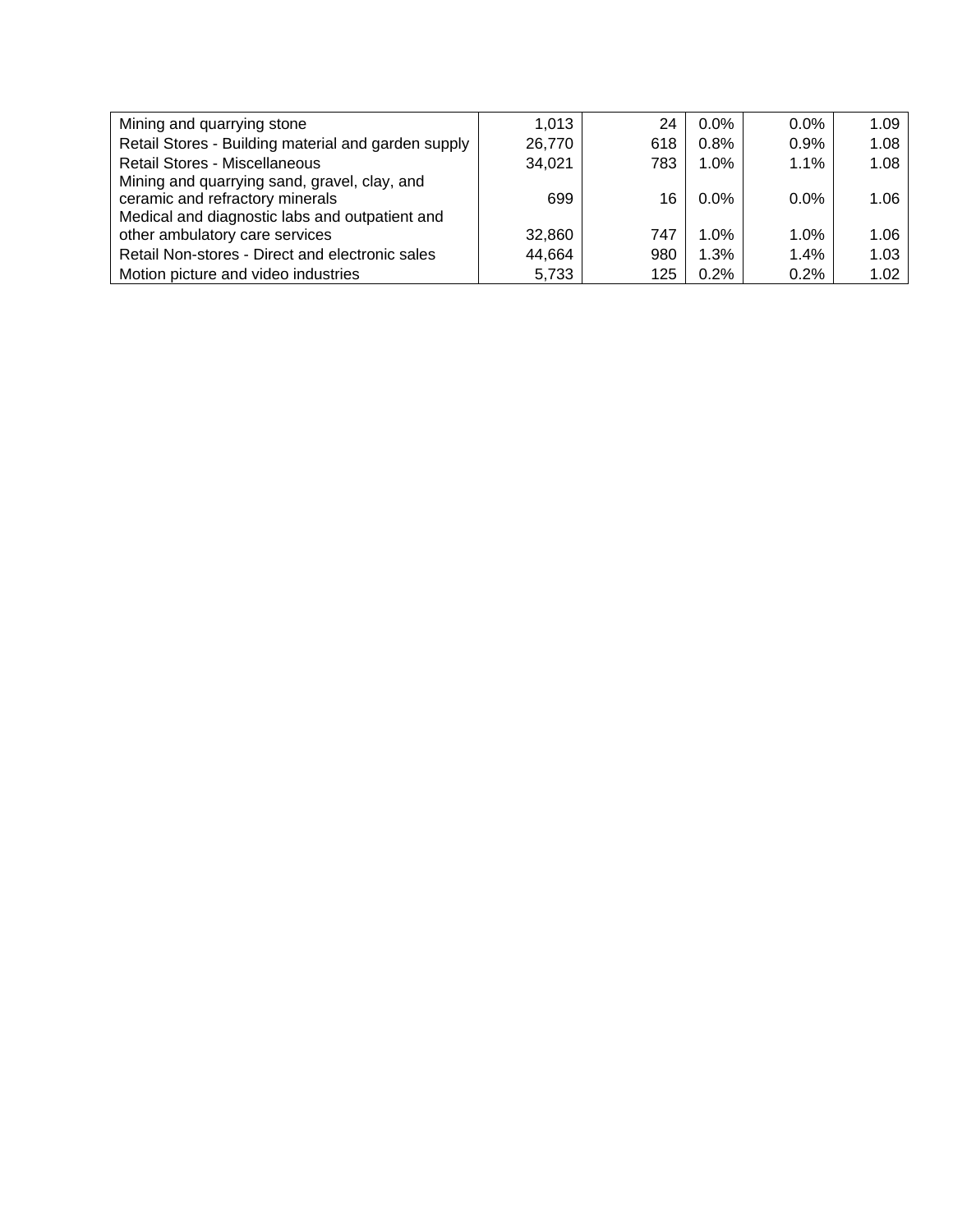#### **Location Quotient from BEA data NAICS Primary Industries**

| <b>Location Quotient</b>                                | AZ        | Coconino  | Flagstaff |
|---------------------------------------------------------|-----------|-----------|-----------|
| Base Industry: Goods-Producing                          | 1.0       | 1.0       | 1.0       |
| NAICS 111 Crop production                               | 0.95      | <b>ND</b> | <b>ND</b> |
| NAICS 112 Animal production                             | 1.08      | 0.08      | 0.20      |
| NAICS 113 Forestry and logging                          | 0.12      | 1.45      | 1.30      |
| NAICS 114 Fishing, hunting and trapping                 | 0.02      | <b>NC</b> | <b>NC</b> |
| NAICS 115 Agriculture and forestry support activities   | 2.21      | 0.14      | 0.67      |
| NAICS 211 Oil and gas extraction                        | <b>NC</b> | <b>NC</b> | <b>NC</b> |
| NAICS 212 Mining, except oil and gas                    | 3.07      | 0.02      | 0.09      |
| NAICS 213 Support activities for mining                 | 0.01      | <b>NC</b> | <b>NC</b> |
| <b>NAICS 221 Utilities</b>                              | 1.37      | 0.31      | 0.07      |
| NAICS 236 Construction of buildings                     | 1.14      | 0.19      | 1.21      |
| NAICS 237 Heavy and civil engineering construction      | 1.32      | 0.51      | 1.22      |
| NAICS 238 Specialty trade contractors                   | 1.41      | 0.10      | 1.20      |
| NAICS 311 Food manufacturing                            | 0.43      | 0.16      | 1.28      |
| NAICS 312 Beverage and tobacco product manufacturing    | 1.16      | 0.27      | 1.30      |
| <b>NAICS 313 Textile mills</b>                          | 0.20      | <b>NC</b> | <b>NC</b> |
| NAICS 314 Textile product mills                         | 0.51      | 0.00      | 0.00      |
| NAICS 315 Apparel manufacturing                         | 0.07      | 0.03      | 1.30      |
| NAICS 316 Leather and allied product manufacturing      | 0.65      | <b>NC</b> | <b>NC</b> |
| NAICS 321 Wood product manufacturing                    | 0.64      | 0.12      | 1.27      |
| NAICS 322 Paper manufacturing                           | 0.35      | <b>NC</b> | <b>NC</b> |
| NAICS 323 Printing and related support activities       | 0.67      | 0.26      | 1.27      |
| NAICS 324 Petroleum and coal products manufacturing     | 0.10      | 0.15      | 0.78      |
| NAICS 325 Chemical manufacturing                        | 0.33      | <b>NC</b> | <b>NC</b> |
| NAICS 326 Plastics and rubber products manufacturing    | 0.38      | 0.18      | 1.30      |
| NAICS 327 Nonmetallic mineral product manufacturing     | 0.99      | 0.07      | 1.30      |
| NAICS 331 Primary metal manufacturing                   | 0.66      | <b>NC</b> | <b>NC</b> |
| NAICS 332 Fabricated metal product manufacturing        | 0.67      | 0.03      | 1.20      |
| NAICS 333 Machinery manufacturing                       | 0.38      | 0.12      | 1.07      |
| NAICS 334 Computer and electronic product manufacturing | 2.03      | 0.00      | 1.30      |
| NAICS 335 Electrical equipment and appliance mfg.       | 0.37      | <b>NC</b> | <b>NC</b> |
| NAICS 336 Transportation equipment manufacturing        | 1.55      | 0.02      | <b>NC</b> |
| NAICS 337 Furniture and related product manufacturing   | 0.82      | 0.08      | 1.03      |
| NAICS 339 Miscellaneous manufacturing                   | 0.88      | 0.11      | 0.23      |
| NAICS 423 Merchant wholesalers, durable goods           | 1.17      | 0.10      | 1.11      |
| NAICS 424 Merchant wholesalers, nondurable goods        | 0.97      | 0.07      | 1.18      |
| NAICS 425 Electronic markets and agents and brokers     | 1.26      | 0.00      | 1.30      |
| NAICS 441 Motor vehicle and parts dealers               | 1.34      | 0.14      | 1.07      |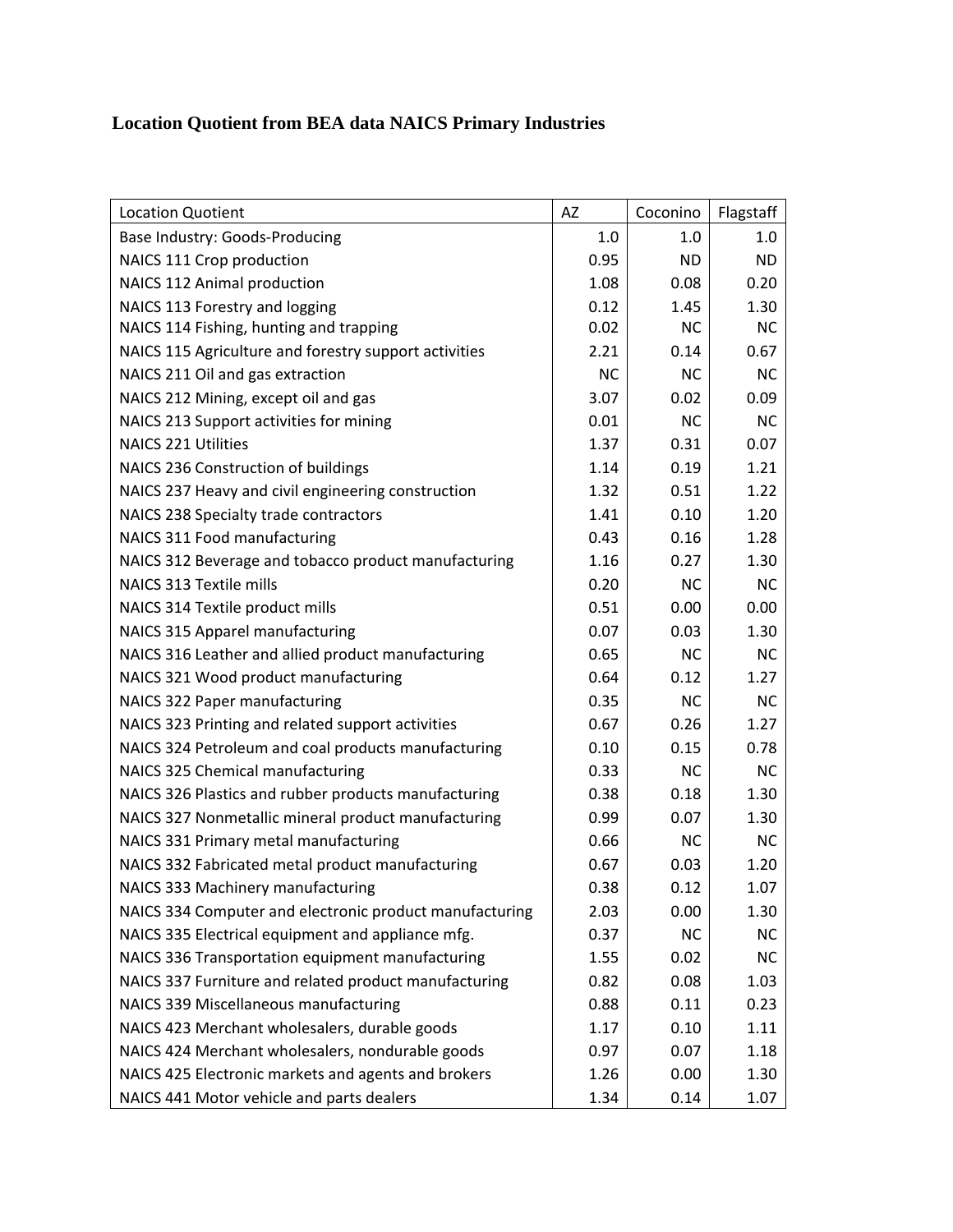| NAICS 442 Furniture and home furnishings stores         | 1.32      | 0.16      | 1.27      |
|---------------------------------------------------------|-----------|-----------|-----------|
| NAICS 443 Electronics and appliance stores              | 1.57      | 0.04      | 1.17      |
| NAICS 444 Building material and garden supply stores    | 1.15      | 0.21      | 1.16      |
| NAICS 445 Food and beverage stores                      | 1.26      | 0.22      | 1.03      |
| NAICS 446 Health and personal care stores               | 1.14      | 0.08      | 1.28      |
| <b>NAICS 447 Gasoline stations</b>                      | 1.18      | 0.17      | 0.75      |
| NAICS 448 Clothing and clothing accessories stores      | 0.98      | 0.10      | 1.21      |
| NAICS 451 Sporting goods, hobby, book and music stores  | 1.20      | 0.21      | 1.23      |
| NAICS 452 General merchandise stores                    | 1.30      | 0.12      | 1.12      |
| NAICS 453 Miscellaneous store retailers                 | 1.47      | 0.23      | 0.76      |
| <b>NAICS 454 Nonstore retailers</b>                     | 1.70      | 0.07      | 0.74      |
| NAICS 481 Air transportation                            | 1.90      | 0.01      | 0.81      |
| NAICS 482 Rail transportation                           | 3.45      | 73.76     | 1.30      |
| NAICS 483 Water transportation                          | 0.38      | <b>ND</b> | <b>ND</b> |
| NAICS 484 Truck transportation                          | 0.87      | 0.09      | 1.24      |
| NAICS 485 Transit and ground passenger transportation   | 1.13      | 0.04      | 1.09      |
| NAICS 486 Pipeline transportation                       | 0.39      | 0.29      | 0.90      |
| NAICS 487 Scenic and sightseeing transportation         | 1.38      | 3.54      | 0.88      |
| NAICS 488 Support activities for transportation         | 1.00      | 0.09      | 0.96      |
| NAICS 491 Postal service                                | 2.47      | 4.06      | 0.94      |
| NAICS 492 Couriers and messengers                       | 1.03      | 0.08      | <b>NC</b> |
| NAICS 493 Warehousing and storage                       | 0.78      | 0.01      | 0.93      |
| NAICS 511 Publishing industries, except Internet        | 0.70      | 0.10      | 1.17      |
| NAICS 512 Motion picture and sound recording industries | 0.76      | 0.03      | 1.30      |
| NAICS 515 Broadcasting, except Internet                 | 0.86      | 0.29      | 1.10      |
| NAICS 516 Internet publishing and broadcasting          | <b>NC</b> | <b>NC</b> | <b>NC</b> |
| <b>NAICS 517 Telecommunications</b>                     | 0.96      | 0.03      | 1.23      |
| NAICS 518 Data processing, hosting and related services | 0.99      | 0.05      | 1.14      |
| NAICS 519 Other information services                    | 0.60      | 1.55      | 1.05      |
| NAICS 521 Monetary authorities - central bank           | 0.46      | <b>NC</b> | <b>NC</b> |
| NAICS 522 Credit intermediation and related activities  | 1.72      | 0.04      | 1.05      |
| NAICS 523 Securities, commodity contracts, investments  | 0.98      | 0.07      | 1.27      |
| NAICS 524 Insurance carriers and related activities     | 0.98      | 0.06      | 1.15      |
| NAICS 525 Funds, trusts, and other financial vehicles   | 0.96      | <b>NC</b> | <b>NC</b> |
| NAICS 531 Real estate                                   | 1.39      | 0.20      | 1.15      |
| NAICS 532 Rental and leasing services                   | 1.45      | 0.16      | 1.13      |
| NAICS 533 Lessors of nonfinancial intangible assets     | 3.99      | <b>ND</b> | <b>ND</b> |
| NAICS 541 Professional and Technical Services           | 1.02      | 0.10      | 1.25      |
| NAICS 551 Management of companies and enterprises       | 0.88      | 0.02      | 0.03      |
| NAICS 561 Administrative and support services           | 1.74      | 0.08      | 0.60      |
| NAICS 562 Waste management and remediation services     | 0.77      | 0.14      | 1.07      |
| <b>NAICS 611 Educational services</b>                   | 1.14      | 0.49      | 0.82      |
| NAICS 621 Ambulatory health care services               | 1.36      | 0.17      | 1.25      |